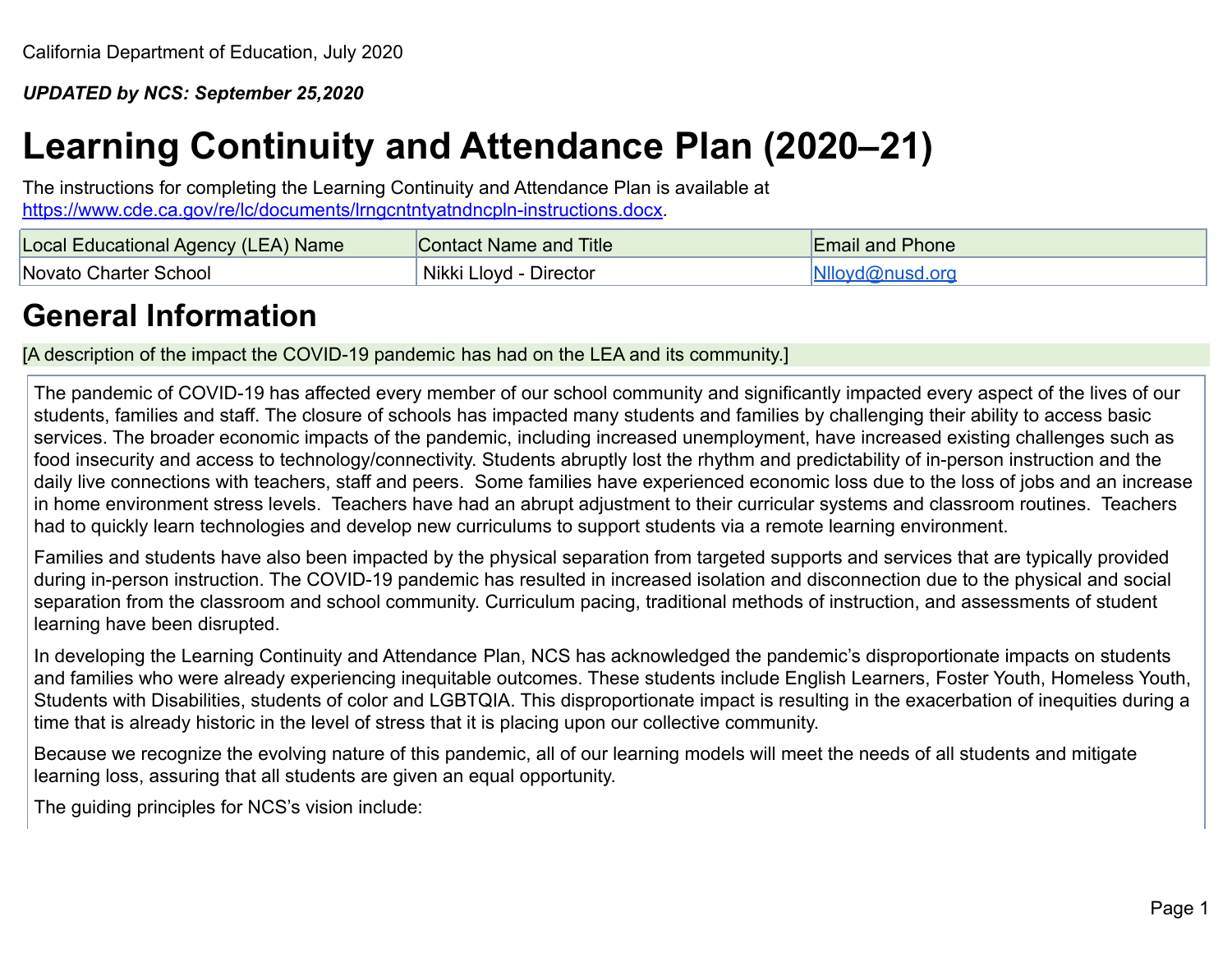1. Health, Safety and Well-being: Our actions are grounded in the scientific guidance provided by federal, state, and county health officials. We will take all steps possible to mitigate the spread of COVID-19 and protect the health, safety, and well-being of our students, employees, and school communities. We will create socially, emotionally and physically safe and nurturing environments for our students to thrive in.

2. Academics and Instruction: High quality instruction anchored in standards-aligned materials is at the core of achieving equity, access, and social justice. We will use data and assessments to ensure our practices support our students by name, by need, and by inequity.

3. Agility: Due to the fluctuating public health crisis, we will remain flexible to balance educational needs with public health and safety. Our learning environment and strategies are designed with agility to ensure high quality instruction continues whether we are in physical or remote learning space.

4. Needs-based and Care Given: Human and capital resource allocations will be informed by the academic, social, emotional and physical needs of our students and employees, as well as school communities.

5. Engagement & Communication: Our community will have the information and resources they need to be safe, well and heard. We will provide consistent, clear, and routine communications and opportunities for community engagement. This will include weekly newsletters from each teacher (Monday Letters), from the school (The Thread) and regular community zoom meetings.

As part of its Action Plan, NCS has outlined specific expectations that parents/guardians and students should have for distance learning:

1. Consistent, direct, live instruction for every student. Access to daily direct live instruction for students, with the option of participating in asynchronous learning at alternate times of the day.

2. Access and availability of teachers to students outside of live instruction times.

3. Faculty professional development and collaboration time will provide support for faculty on strategies to deliver high-quality instruction and improve skills on instructional platforms.

4. Appropriate supports for students with Special Education Individualized Educational Plans

5. Targeted student supports and intervention through the Multi Tiered System of Supports (MTSS), supported by the Student Study Team (SST.) This includes support for teachers and for students who need additional instructional and/or social and emotional attention.

# **Stakeholder Engagement**

[A description of the efforts made to solicit stakeholder feedback.]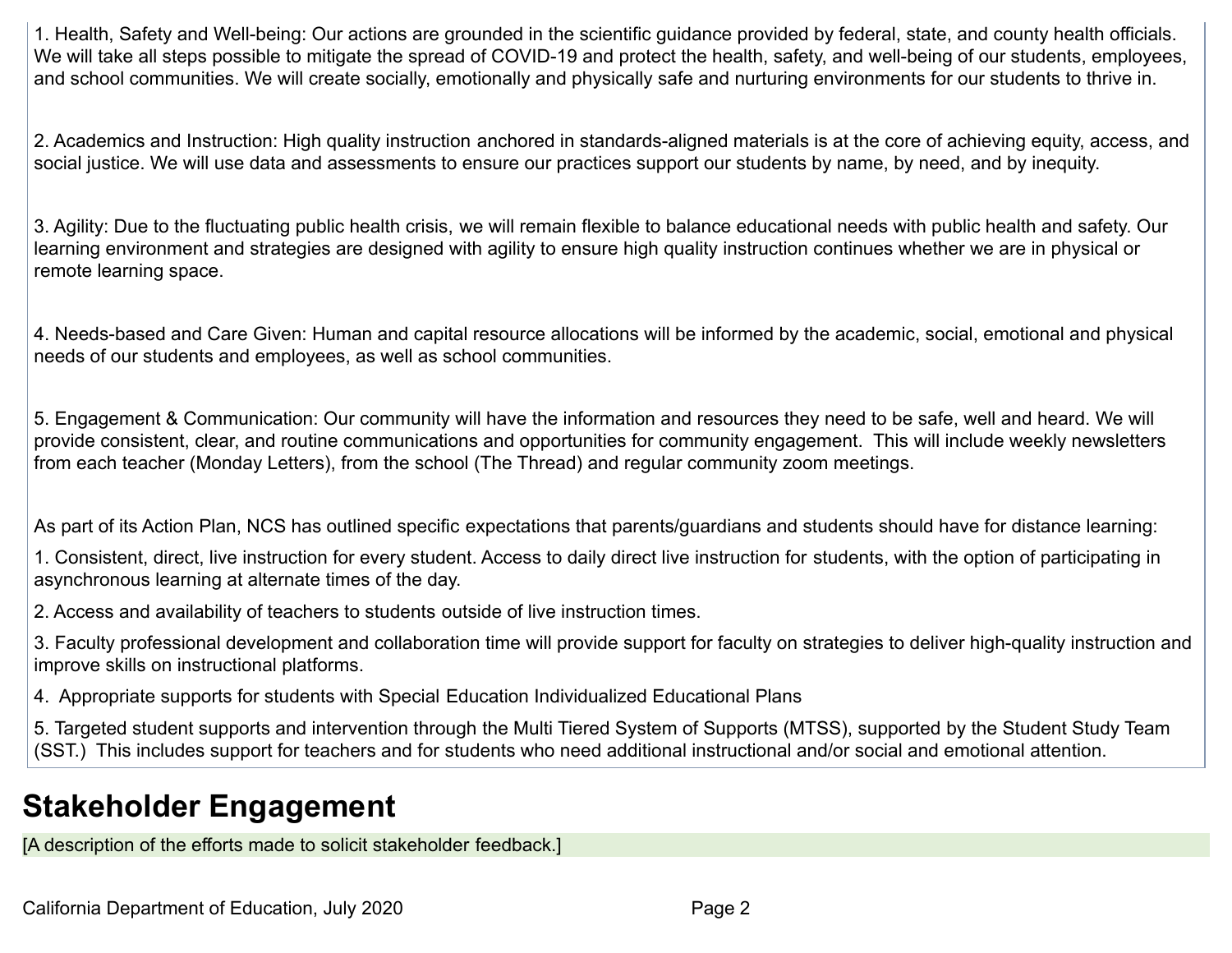Novato Charter School's efforts to solicit stakeholder feedback to inform the school's Learning Continuity and Attendance Plan began in the spring and have continued throughout the development process. Engaging in outreach and surveying stakeholders has provided and continues to provide staff valuable input to inform the district's planning in Academics, Attendance & Engagement, Culture & Climate and Public Health.

In the spring, school leaders administered a survey to families to gain their feedback on distance learning**.** All K-8 classroom teachers held group parent orientation meetings for engagement. Teachers in grades 5-8th led "talking circles" with students to understand how the impacts of COVID-19 have affected them. We later held community meetings to assess the needs of our students and families. We also received formal feedback during our weekly faculty meetings. During the 20-21 Fall Orientation week, all teachers that are new to a group of students conducted 1:1 meetings with both students and parents. This allowed for individualized engagement and feedback.

To solicit broad input, a draft of the Learning Continuity and Attendance Plan was presented during our August Board Meeting and posted on NCS' website with an opportunity for public comment. This was publicized via the school's weekly newsletter the "Thread"..

[A description of the options provided for remote participation in public meetings and public hearings.]

Meetings with stakeholders have been held via Zoom, enabling remote participation by members and, where applicable, members of the public. Members may also join by phone teleconference.

[A summary of the feedback provided by specific stakeholder groups.]

Key findings from the parent/caregiver Distance Learning survey included:

- Some families did not have adequate devices for their students.

- Families and students required support with the necessary technology skills to navigate the online classroom platform.

- Families and students indicated that interactive time with teachers was most helpful with academics.

- Time with classmates was necessary for social connections.

[A description of the aspects of the Learning Continuity and Attendance Plan that were influenced by specific stakeholder input.]

The specific stakeholder input received throughout the summer months has significantly influenced the school's Learning Continuity and Attendance Plan, both through the development of the document and through direct feedback on the plan itself. Key takeaways from the parent and student surveys administered in the spring included the need to provide (a) daily, live, synchronous instruction, (b) increased connection to staff and peers and sense of belonging at school, and (c) more resources for parents to support their students learning and use of technology. The parent community communicated that "live" or synchronous instruction and learning was more effective than asynchronous learning. In the spring of 2020 not all families had devices and NCS did not have adequate devices to meet the need. Seven additional class sets were ordered to meet the need to provide all students with a chrome book.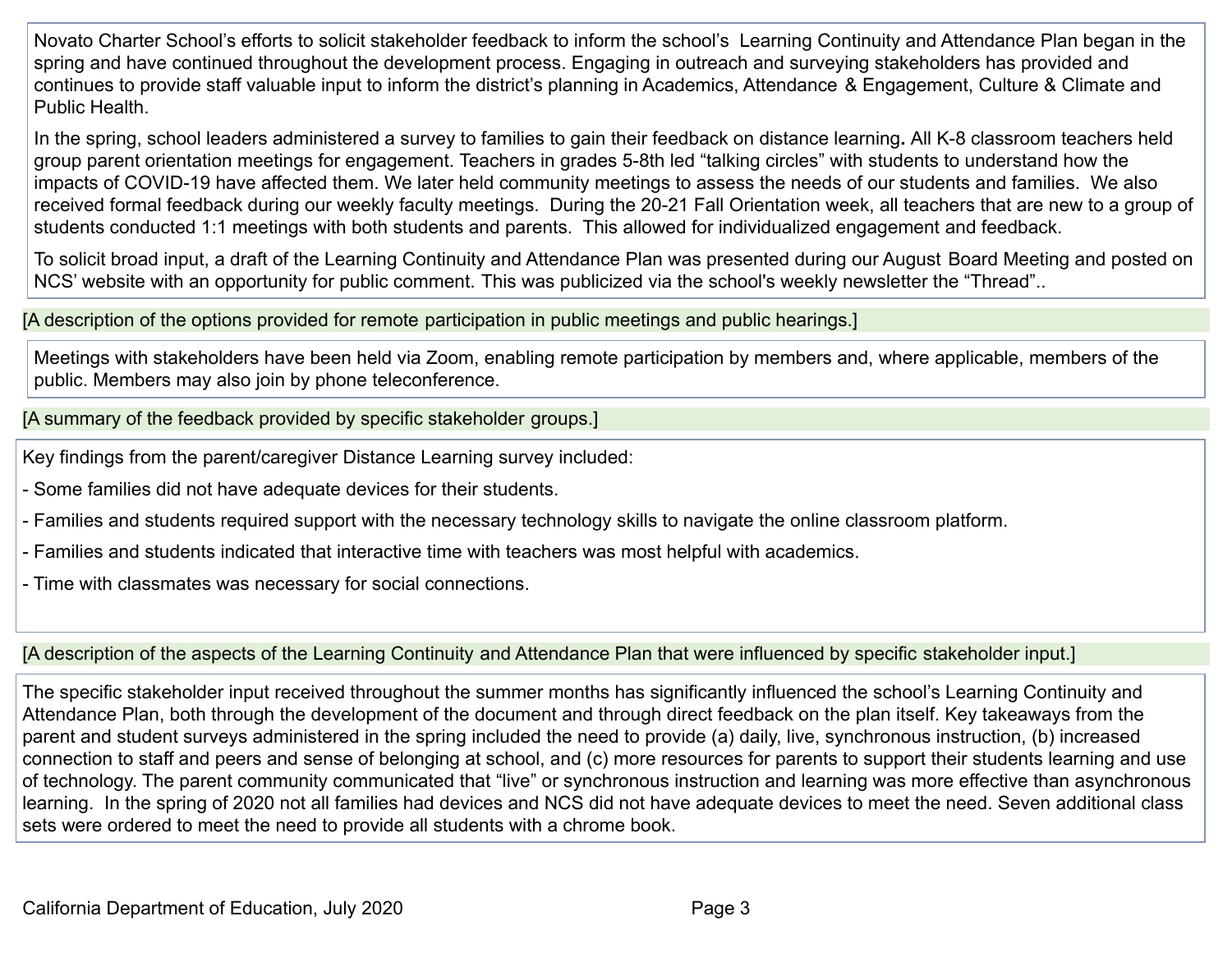# **Continuity of Learning**

# **In-Person Instructional Offerings**

[A description of the actions the LEA will take to offer classroom-based instruction whenever possible, particularly for students who have experienced significant learning loss due to school closures in the 2019–2020 school year or are at a greater risk of experiencing learning loss due to future school closures.]

Throughout June and mid July, Novato Charter School's Re Entry Task Force met weekly to plan for an on-time, hybrid model for the 2020-2021 school year. On July 17th, Governor Newsom provided school opening guidance during his press release and NCS, in alignment with NUSD, MCOE and the governor's direction, determined the 2020-2021 school year would begin with a fully remote program. While current health conditions do not yet permit on-site instruction, NCS is committed to meeting students' needs remotely and preparing for on-site instruction to begin when it is allowed. NCS understands that when on-site instruction is allowed, a percentage of families will choose to continue in a fully remote model. NCS is preparing to meet the needs of both on-site and remote learners when schools reopen. NCS will resume on-site instruction with students who have experienced significant learning loss as soon as the Marin County Public Health, the Marin Office of Education and the Novato Unified School District are in agreement that it is safe to do so for both students and staff. Until in-person learning is allowed. NCS is working with classroom teachers and RtI providers to provide whole, small and individual support via the zoom platform for students with exceptional needs. Depending on the guidance, NCS is prepared to provide on-site instruction for full groups or small cohorts of students. If full classes of students are not permitted, NCS will arrange cohorts and stagger their weekly schedule. When on-site instruction is allowed, the following safety precautions will be implemented:

-Campus will be open only to students, staff and essential maintenance support. Campus will remain closed to parents and visitors.

- Social distancing per county orders will be maintained at all times.

- Face Coverings will be required at all times per county orders.

- Staggered arrival and departure times for groups will be considered. Visual signs to indicate movement flow will be placed to avoid cohort mixing.

- Designated space will be available for sick individuals to be isolated, assessed and wait to be taken home.

- Classrooms will be arranged to ensure proper social distancing of students and teachers. Desks will face forward. Hygiene practices including frequent handwashing, and coughing into an elbow, will be taught, modeled and enforced. Materials and supply sharing will be avoided.

-Common Areas will have signage to limit mixing of groups and support physical distancing practices.

- Proper disinfecting procedures will be followed, especially of high-touch areas. Staff and students that show any symptoms or exposure to anyone with symptoms or Covid-19 will be instructed to stay home. NCS will maintain records of all people who enter campus in order to provide Marin County Public Health with the required information for contact tracing in the event of a COVID-19 case.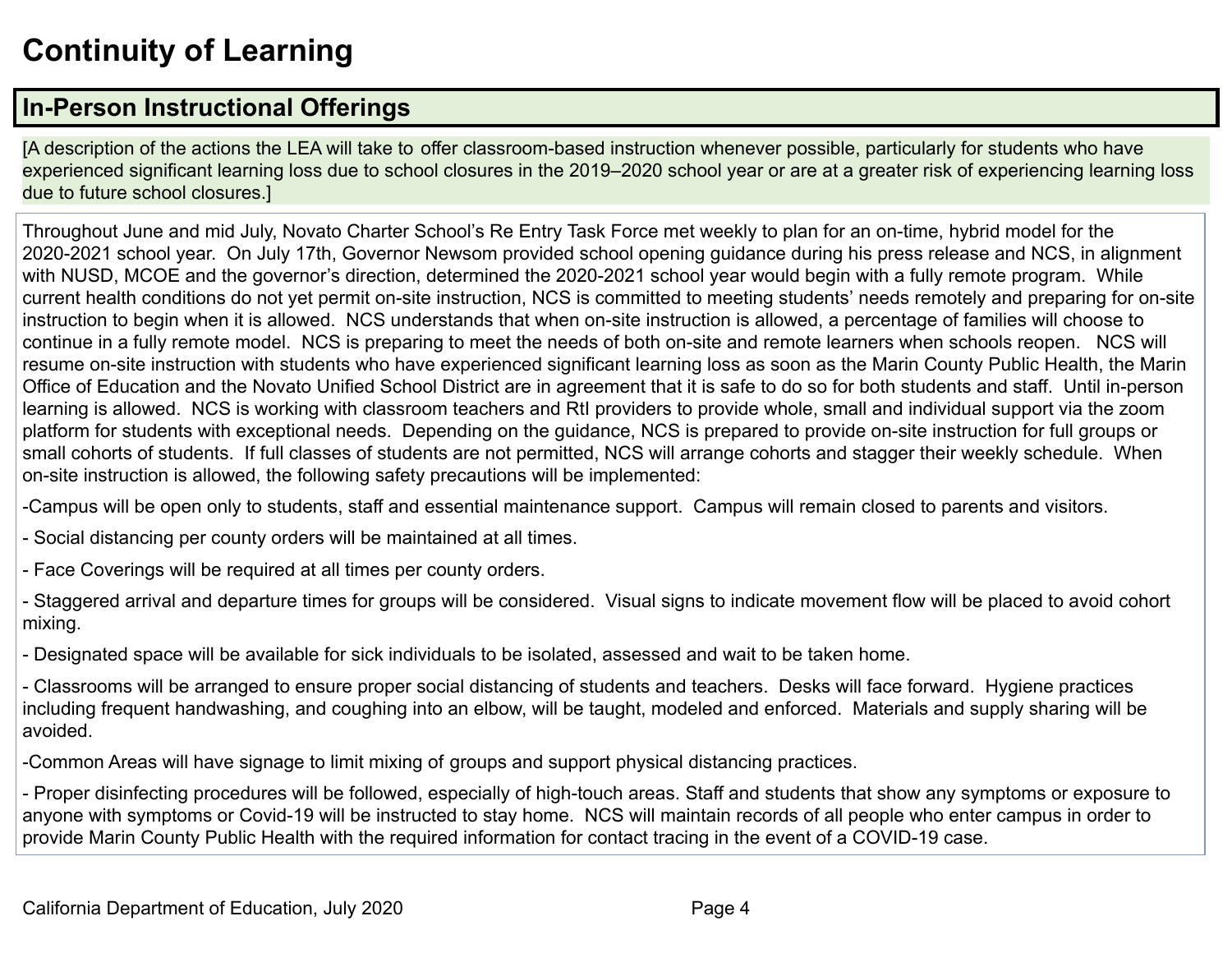## **Actions Related to In-Person Instructional Offerings [additional rows and actions may be added as necessary]**

| <b>Description</b>                                                                                                                                                                                                                                                                                                                                                                                                                                                                                                                                                                                                                                                                                                                                                                                                                                                                                                                                                                                                                                                                                                                                                       | <b>Total Funds</b>                              | Contributing       |
|--------------------------------------------------------------------------------------------------------------------------------------------------------------------------------------------------------------------------------------------------------------------------------------------------------------------------------------------------------------------------------------------------------------------------------------------------------------------------------------------------------------------------------------------------------------------------------------------------------------------------------------------------------------------------------------------------------------------------------------------------------------------------------------------------------------------------------------------------------------------------------------------------------------------------------------------------------------------------------------------------------------------------------------------------------------------------------------------------------------------------------------------------------------------------|-------------------------------------------------|--------------------|
| 1. Apply/Provide Multi-Tiered System of Support resources (Salaries and Benefits)<br>a. Response-to-Intervention resources (Total for all LCP Categories/Actions: see Exh A: Line 1.a.)<br>b. Social-Emotional Support resources (Total for all LCP Categories/Actions: see Exh A: Line 1.b.)                                                                                                                                                                                                                                                                                                                                                                                                                                                                                                                                                                                                                                                                                                                                                                                                                                                                            | $\frac{1}{2}$ 77,135<br>35,128                  | Y [also LLMF]<br>Y |
| 2. Deploy/redeploy existing school resources to develop and implement all aspects of COVID-related<br>operations, distance-learning, hybrid-instruction, and school start-up including: development and<br>deployment of a distance-learning curriculum and technology platform; develop safety, hygiene, and<br>health protocols; institute and train for contact-tracing; develop and administer new attendance and<br>engagement tools and strategies, etc. [note this excludes most costs related to adapting the Special<br>Education program to the COVID operating environment] (Total for all LCP Categories/Actions: see Exh<br>A: line 1.c.)                                                                                                                                                                                                                                                                                                                                                                                                                                                                                                                   | \$105,204                                       | N [LLMF, LCFF]     |
| 3. Implement and adapt a complete Special Education Program to all operating environments: In-Person,<br>Hybrid, and Distance-Learning. Note: amounts represent the full Special Education Budget and is the<br>total for all LCP Categories/Actions: see Exh A: lines 1.e., 2.e., 3.a., 3.b., & 3.e.<br>a. SpEd Salaries and Benefits<br>b. SpEd Supplies and Equipment<br>c. SpEd Training<br>d. SpEd/IEP Counseling Services (ERMHS)<br>e. SpEd Other Contracts and Services (incl 7xxx)                                                                                                                                                                                                                                                                                                                                                                                                                                                                                                                                                                                                                                                                              | \$251,520<br>11,700<br>7,500<br>2,400<br>42,295 | N [SpEd,LCFF]]     |
| 4. Provide PPE and other Public Health Supplies, Materials and Equipment including but not limited to:<br>Ι\$<br>a. Personal Protective Equipment: Face coverings (masks and, where appropriate, face shields) to<br>ensure that students, staff, and family entering schools sites and staff working in the community<br>are minimizing the spread of respiratory droplets while on campus. Increased supplies of soap<br>and hand sanitizer that is greater than 60% alcohol.<br>b. Health Materials: Additional Thermometers to screen student temperature and additional supplies<br>to respond to students who display any signs of illness<br>c. Disinfecting Materials: Additional materials to support effective, routine disinfection of high-touch<br>surfaces such as spray bottles, disinfectant, paper towels, gloves, goggles, and masks.<br>d. Signage, Posters, and Floor Decals: Visual cues throughout school sites to maximize social<br>distancing. Cues will help to direct traffic flow, minimize interactions between families, and identify<br>specific entry/exit points. Visuals will also reinforce face covering and hand washing protocols. | 4,600                                           | N [LMFF]           |
| 5. Provide Professional Development related to distance learning planning, mental health support,<br>credential support, and continued growth and development of teachers and staff [see Exh A: Line 3.a.]                                                                                                                                                                                                                                                                                                                                                                                                                                                                                                                                                                                                                                                                                                                                                                                                                                                                                                                                                               | $\frac{1}{9}$ 17,500                            | N [SpEd, LCFF]     |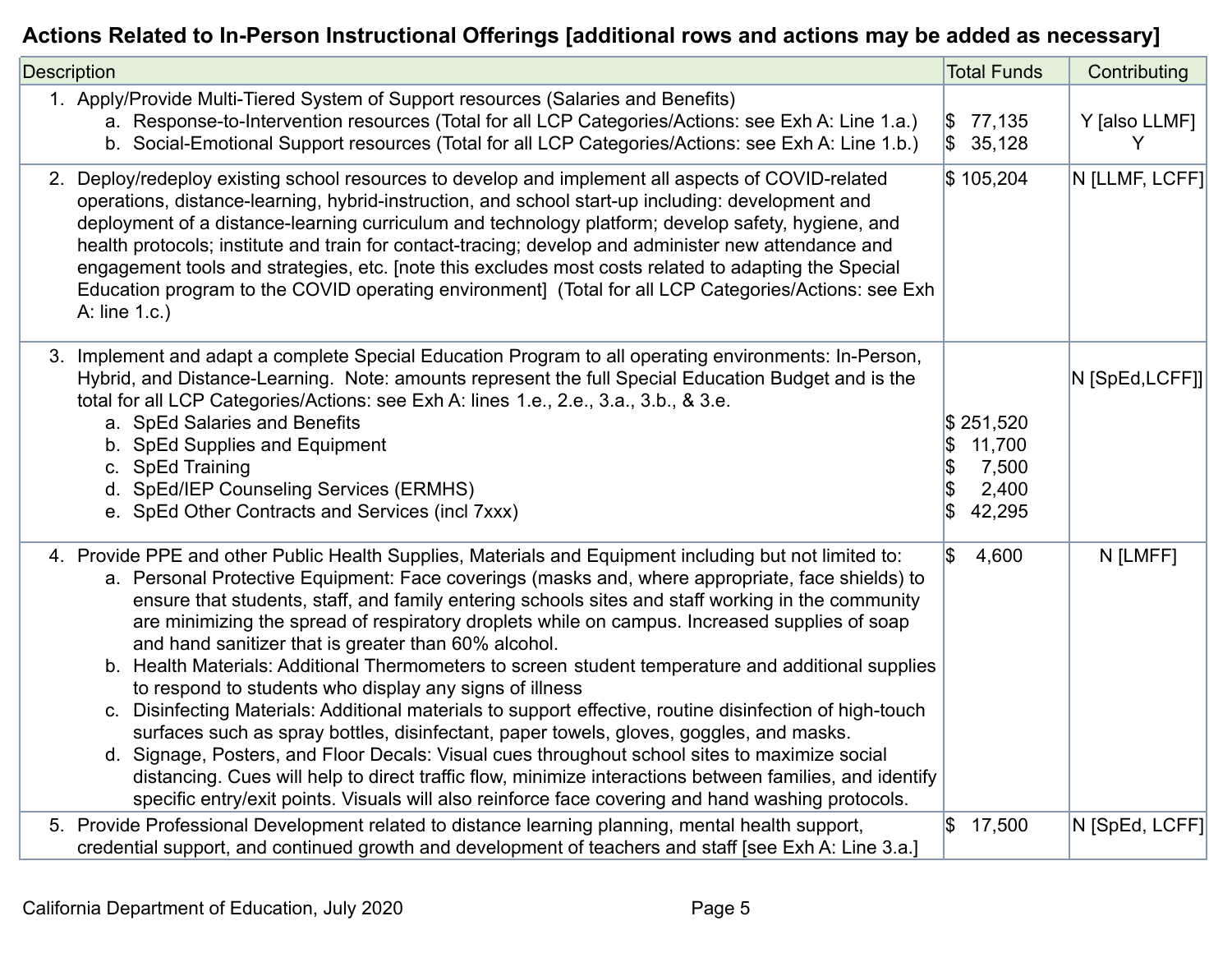| Note: Gen Ed Training expenses qualify for LMFF Funding and may be applied should additional funding<br>become available.                                                                                                                                                                                                                                                                                                                                                                                                                                                                                                                                                                                                                                                                                                                 |    |                      |                |
|-------------------------------------------------------------------------------------------------------------------------------------------------------------------------------------------------------------------------------------------------------------------------------------------------------------------------------------------------------------------------------------------------------------------------------------------------------------------------------------------------------------------------------------------------------------------------------------------------------------------------------------------------------------------------------------------------------------------------------------------------------------------------------------------------------------------------------------------|----|----------------------|----------------|
| 6. Provide Mental Health Counseling services to general ed students in need (note: this is in addition to<br>ERMHS services for IEP students) with contracted counseling personnel                                                                                                                                                                                                                                                                                                                                                                                                                                                                                                                                                                                                                                                        |    | $\frac{1}{3}$ 14,100 | N [SpEd, LCFF] |
| 7. Provide for other operating costs and contracted services related to all operating environments:<br>In-Person, Hybrid, and Distance-Learning including but not limited to: [see Exh A: Line 3.d.]<br>a. Site Disinfection and Cleaning Services;<br>b. Public Health Services including Contact Tracing services;<br>c. Other Public Health related contracts and services;<br>d. Technology Support and Technical Services for students and teachers/staff;<br>e. Information Technology and Software Development costs;<br>Curriculum Platform Development and Rollout;<br>Attendance and Engagement tracking costs and platforms;<br>α.<br>h. HVAC maintenance and filter replacement;<br>Site/Classroom renovations or improvements to accommodate COVID operating environment; and<br>Contingencies for other potential expenses. | ß. | 22,900               | N [LMFF]       |
|                                                                                                                                                                                                                                                                                                                                                                                                                                                                                                                                                                                                                                                                                                                                                                                                                                           |    |                      |                |

## **Distance Learning Program**

## **Continuity of Instruction**

[A description of how the LEA will provide continuity of instruction during the school year to ensure pupils have access to a full curriculum of substantially similar quality regardless of the method of delivery, including the LEA's plan for curriculum and instructional resources that will ensure instructional continuity for pupils if a transition between in-person instruction and distance learning is necessary.]

NCS is driven by the following guiding principles:

- 1. Commitment to grade-level content and instructional rigor.
- 2. Focus on the depth of instruction, rather than pace.
- 3. Prioritize content and learning.
- 4. Maintain the inclusion of each and every learner.

5. Identify and address gaps in learning through instruction. Monitor students' progress on grade level appropriate assessments and adjust supports based on student results.

6. Provide additional support through all grade levels.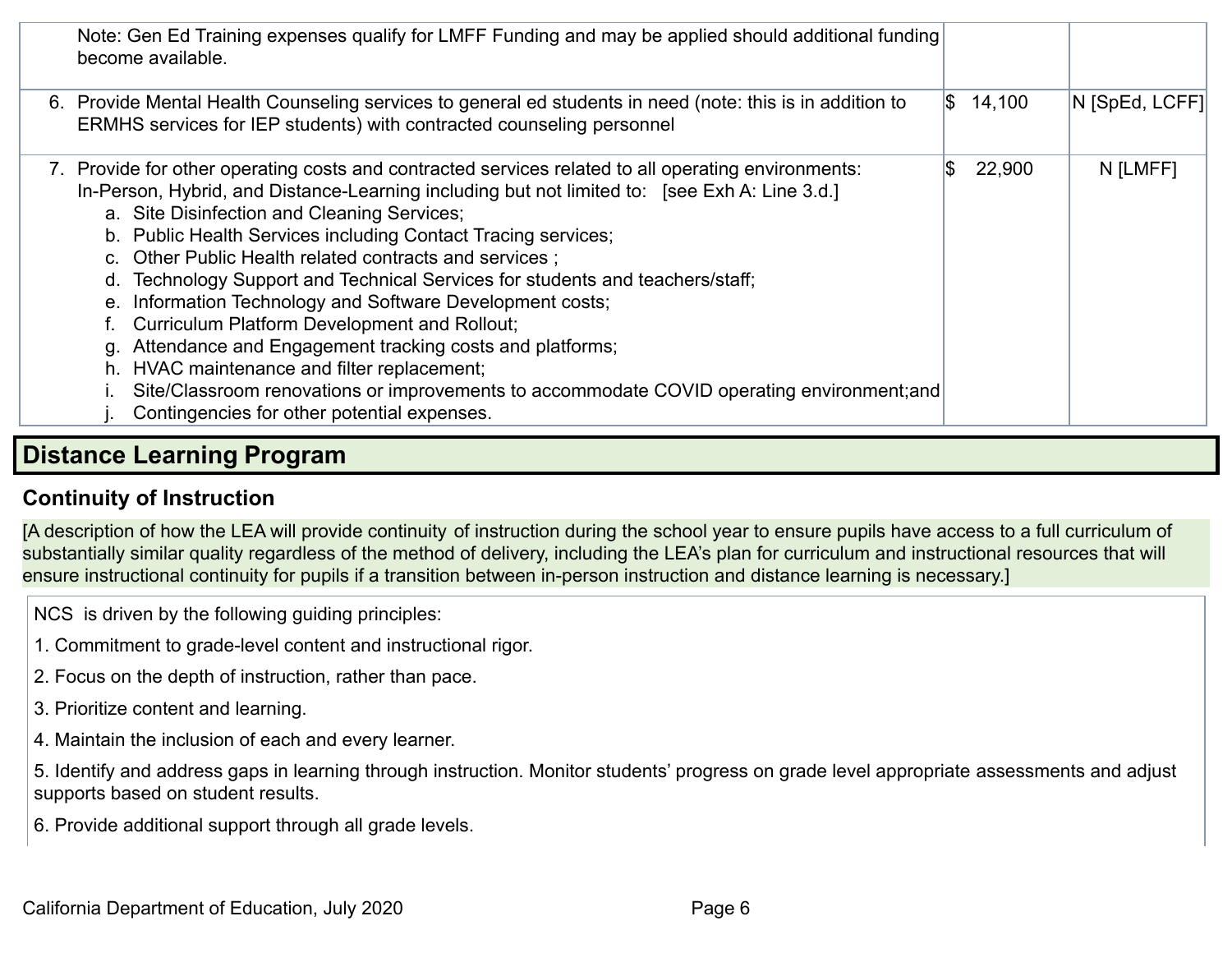One of the school's key expectations for distance learning instruction is that the class/course expectations for the week are communicated to students and families by every Monday through teacher communication. These letters include the Google links with scheduled zoom times for synchronous instructions, learning intentions, content to be taught, criteria by which student success will be determined, and all assignments with related expectations and due dates. This communication is a critical component of the school's effort to help parents/guardians gain a deeper understanding of their student's learning process and how to effectively partner in their education. This has never been more critical than now, with parents/guardians and family members taking on a much more prominent role in the daily learning of their students within the distance context.

While all learning standards are important and were included in state frameworks design. NCS partnered with Novato Unified School District in selecting essential clusters of standards on which to focus so as to ensure depth of instruction, rather than pace, and commit to grade level content in a manner that is rigorous and prioritizes key content and learning. This prioritization will enable teachers to more effectively address learning gaps through patient and in-depth instruction, daily re-engaging students with prior knowledge and allowing unfinished learning to be concluded while also introducing new content.

Note: The terms 'synchronous learning' and 'asynchronous learning' are used throughout this document. Following are NCS's definitions

Synchronous Learning: Synchronous learning is any type of learning that takes place in real time where a group of students are engaging in learning simultaneously and through live instruction and interaction

- Most resembles a real classroom
- Learners can ask questions and receive feedback simultaneously
- Allows for collaboration between students
- Teachers can provide immediate feedback, assessment, and make adjustments as needed
- Synchronous learning can occur using computer interaction through Google Classroom or Zoom.

Asynchronous Learning: Asynchronous learning occurs separately and without real-time interaction.

- Directly aligned to live learning and instruction
- Feedback and opportunities for questions come later
- Students can absorb content at their own pace
- Provides opportunities for students to develop questions and reflections on learning

• Allows for more flexibility in scheduling • Asynchronous learning can occur through classwork, videos, group work, or with other support from a teacher.

A robust distance learning plan will include a combination of synchronous and asynchronous learning. NCS acknowledges that distance learning is challenging and does not envision students, teachers, and parents/guardians sitting in front of a screen all day long. The distance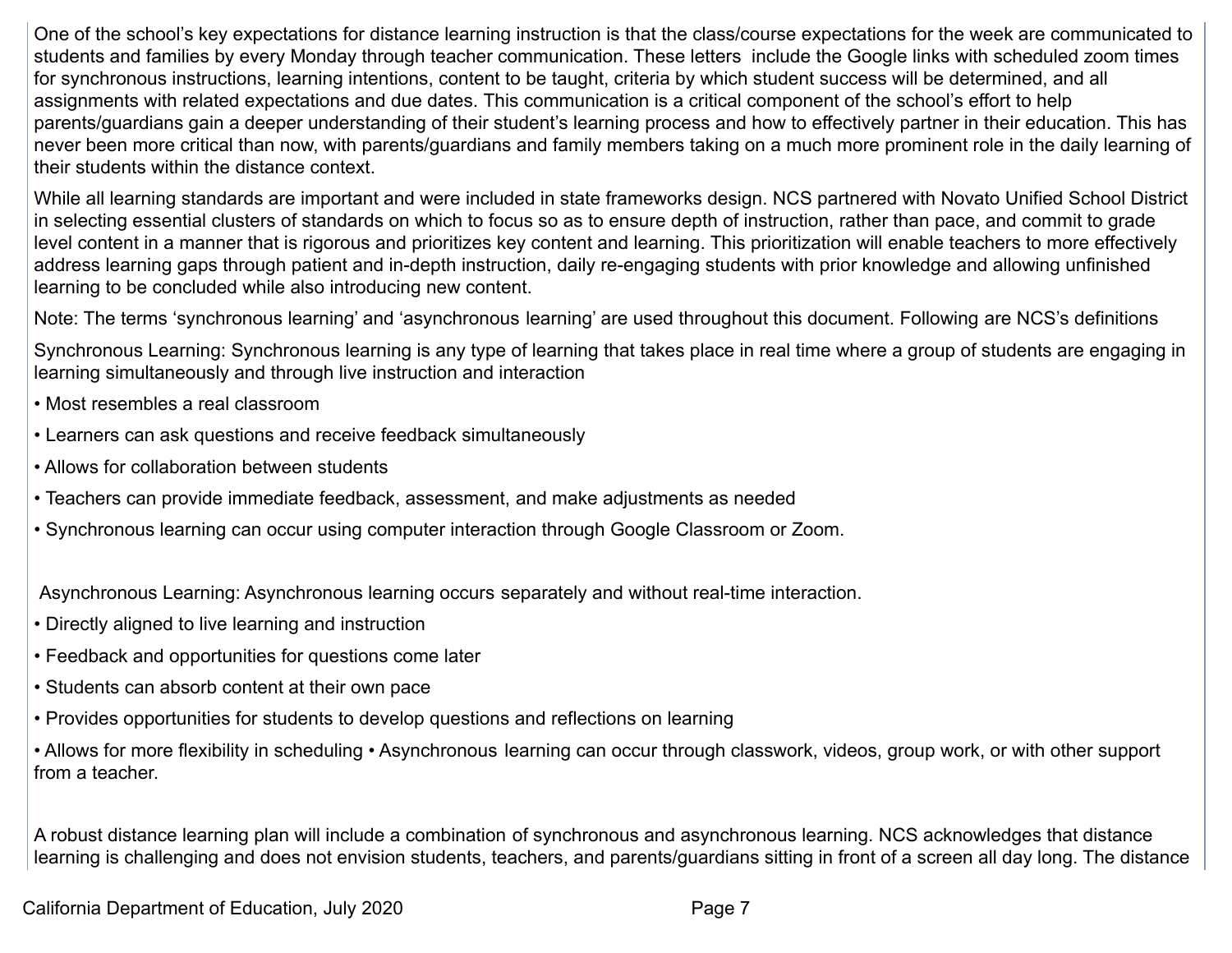learning model is flexible and includes breaks, with balance between synchronous and asynchronous learning and between whole class and small group support.

Teachers will provide a thorough review of standards from the 2019-2020 school year, assess for understanding, and provide additional support for the students through whole, group and individual instruction. Teachers will be provided with additional classroom aides to support small group instruction. Teachers will use electronic tools and platforms to provide instruction such as live classroom instruction, adherence to essential standards as outlined by the district, opportunities for synchronous and asynchronous instruction. Teachers will comply with norms requiring daily live interaction with students, assessment of student work and provide student to student interaction. Google classroom will be used throughout the school year including during fully remote and hybrid instruction.

## **Access to Devices and Connectivity**

[A description of how the LEA will ensure access to devices and connectivity for all pupils to support distance learning.]

As we begin the 2020-21 school year in a full distance-learning context, ensuring access to devices and connectivity for all students is imperative. Novato Charter School has committed to 1:1 chromebook devices for students in grades K-8, This includes the purchase of devices for K-2 students as well as technology supplied by NUSD bond funds for grades 3rd through 8th. Staff will distribute the necessary technology during the first week of school, and continue to distribute as devices become available or to respond to needs for replacement. Both NCS and NUSD staff work with students and parents to ensure computers are working and troubleshoot rising technology needs.

[A description of how the LEA will assess pupil progress through live contacts and synchronous instructional minutes, and a description of how the LEA will measure participation and time value of pupil work.]

Teachers are provided with a template to ensure learning standards, activities, and documentation of assessment. Examples of remote assessment tools, structures and examples are provided in faculty professional development meetings.

## **Distance Learning Professional Development**

[A description of the professional development and resources that will be provided to staff to support the distance learning program, including technological support.]

Distance Learning Professional Development began in March 2020 when remote instruction and learning began. The faculty remotely met at least once a week for the remainder of the 19-20 school year and support for distance learning was provided at each meeting. Short instructional videos were made and provided for the teachers. Professional development opportunities, including the Google Educator series, were provided to the faculty. Faculty and staff meetings resumed on Tuesday, August 11th with three consecutive days of meetings including professional development for remote instruction and learning. This training will continue weekly to provide support to teachers to meet all requirements of instruction. Professional development will continue to be provided by learning specialists and individuals in the field of care i.e. licensed marriage and family counselor, Zones of Regulation facilitator.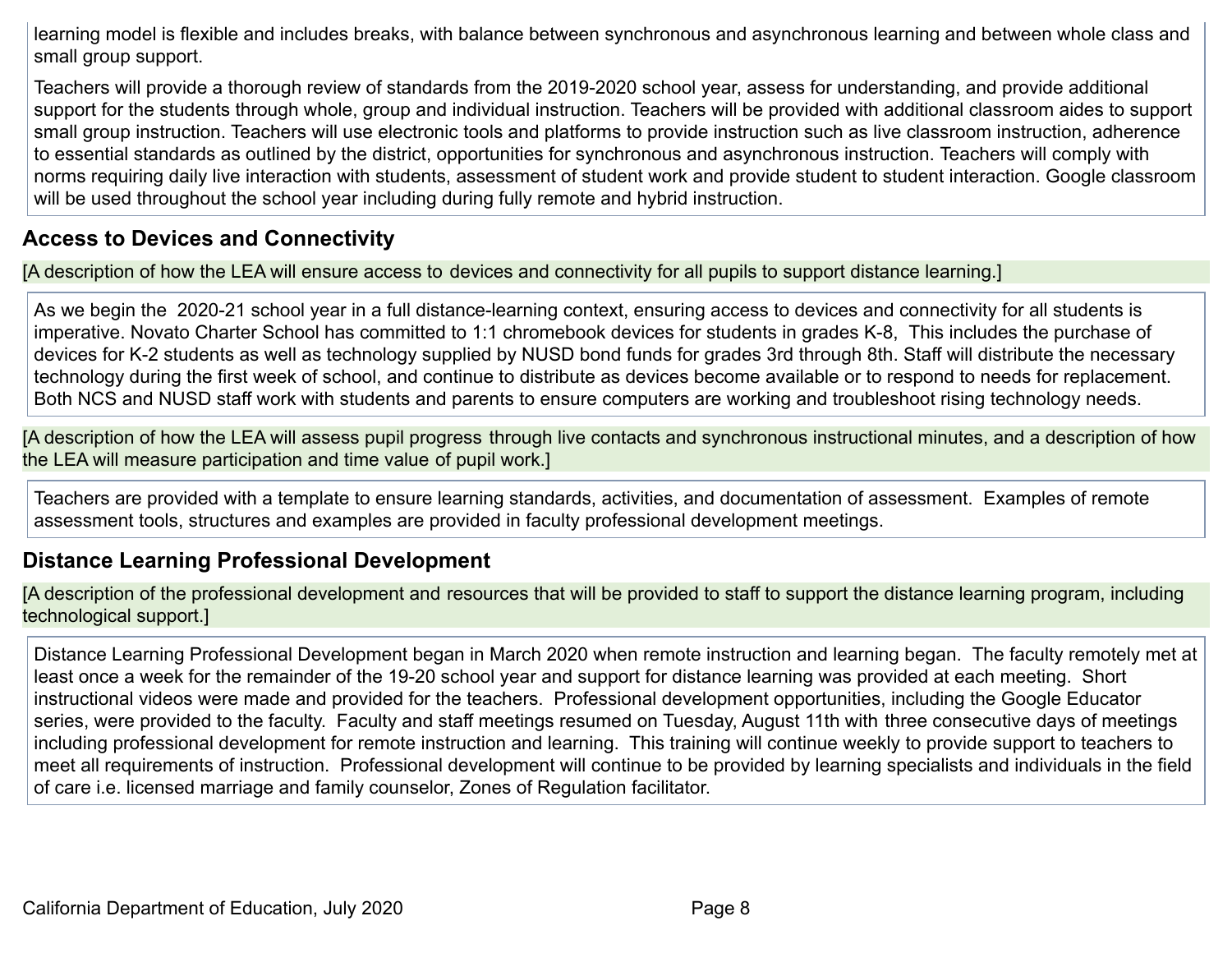### **Staff Roles and Responsibilities**

#### [A description of the new roles and responsibilities of affected staff as a result of COVID-19.]

As a result of COVID-19, we have created several new roles and responsibilities to support students, faculty and staff. Staff have been assigned new roles, primarily to support students in need of extra support. Kindergarten assistants are reassigned as RtI (Response to Intervention) providers. Our specialty teachers are reassigned to provide additional support to the class teachers, including supporting small groups for the purposes of providing interaction with teachers and peers.

### **Supports for Pupils with Unique Needs**

[A description of the additional supports the LEA will provide during distance learning to assist pupils with unique needs, including English learners, pupils with exceptional needs served across the full continuum of placements, pupils in foster care, and pupils who are experiencing homelessness.]

We have implemented continuous supports to assist pupils with unique needs. To support students identified as English learners we establish a strong home/school connection through teacher and support staff communication. Schoolwide processes are used to ensure daily live interaction with all students. Several staff have been reassigned to support general education teachers with student needs. This provides small groups and 1:1 interventions as needed. We have updated student family contact information to address mobility and will continue to update home contact information as needed.

Maintaining the inclusion of each and every learner is a priority for NCS. In the expectations the school is asking families to have for the implementation of distance learning, the guiding principle is further detailed:

#### **Appropriate supports for students receiving Special Education**

• Ensure students with disabilities are included in all offerings of school education models by using the IEP process to customize educational opportunities and support when necessary.

#### **Targeted student support and intervention**

• Supports and instruction for small groups of students who need additional instructional and/or social and emotional attention.

#### **Support for English Learners**

• Designated and integrated instruction in English language development including assessment of progress toward language proficiency and targeted support to access curriculum.

NCS determined that one way to make grade-level content accessible for all students is through the use of the principles of Universal Design for Learning (UDL). Universal Design for Learning principles are based on the understanding that students differ in the ways they are motivated to learn, and that students with language and/or cultural difference, sensory disabilities (e.g. blindness or deafness), and learning disabilities all require a different way of approaching content. It is important to reiterate, as often as possible, that in making content more accessible for students with disabilities and other students with unique needs, ALL students will benefit. Additionally, it is important that ALL of our students are seen as students first, and not solely defined by their disability, fluency, or other status.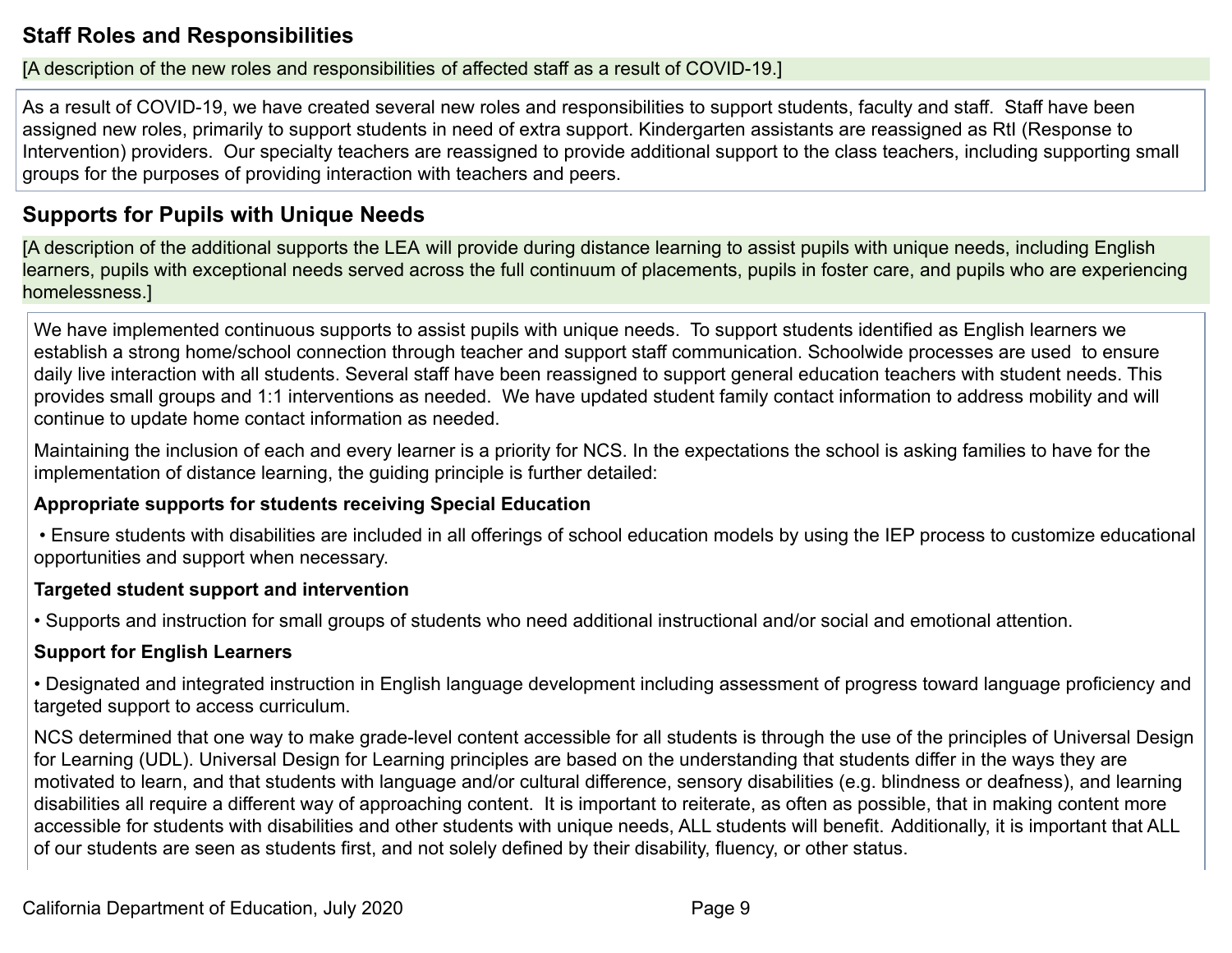To make grade-level content accessible for all students, NCS is prioritizing the planning of all lessons using Universal Design for Learning (UDL) practices. NCS teachers and leaders will engage in ongoing professional development on the use of UDL to support this effort.

Distance Learning supports specific to Homeless Youth will include:

1. Coordination & communication with shelters to engage students in distance learning

2. Coordination & communication with homeless agencies to make them aware of NCS Homeless Services

3. Contact with parents/students to determine if they have special or unmet needs for accessing distance learning and address their technology needs, including provision of Wi-Fi hotspots on a case-by-case basis.

4. Communication with schools/teachers & parents/students to locate 'missing' students or students who are not engaged in distance learning, and identification of special needs or services

5. Coordination with parents/students & schools as necessary for optional distance learning delivery of assignment materials and provision of necessary school supplies.

6. Provision of community resource information for parents/students, such as shelter, housing, food, clothing, health, COVID resources, etc. and refer parents/students to appropriate community agencies and/or district departments/services when educational, health, or welfare needs are identified.

7. Coordination with County LEA Homeless Liaisons to provide continuity of educational services as students transfer

#### **Distance Learning supports specific to Foster Youth will include:**

- Case management to support all eligible foster youth.
- Weekly and/or bi-weekly check-ins with students and foster parents via phone, zoom, and e-mail.
- Monitoring of attendance/engagement and communication with teachers and administrators when needed. Referrals to both district and community agencies for additional support/resources as needed.
- Online tutoring services will be offered to eligible foster youth.

• Collaboration with Student Hearing and Placement and Special Education offices so that any new youth entering the district are placed in the appropriate school in a timely manner.

#### **English Learners**

English Learners will receive both integrated and designated English Language Development (ELD) instruction during distance and in-person learning.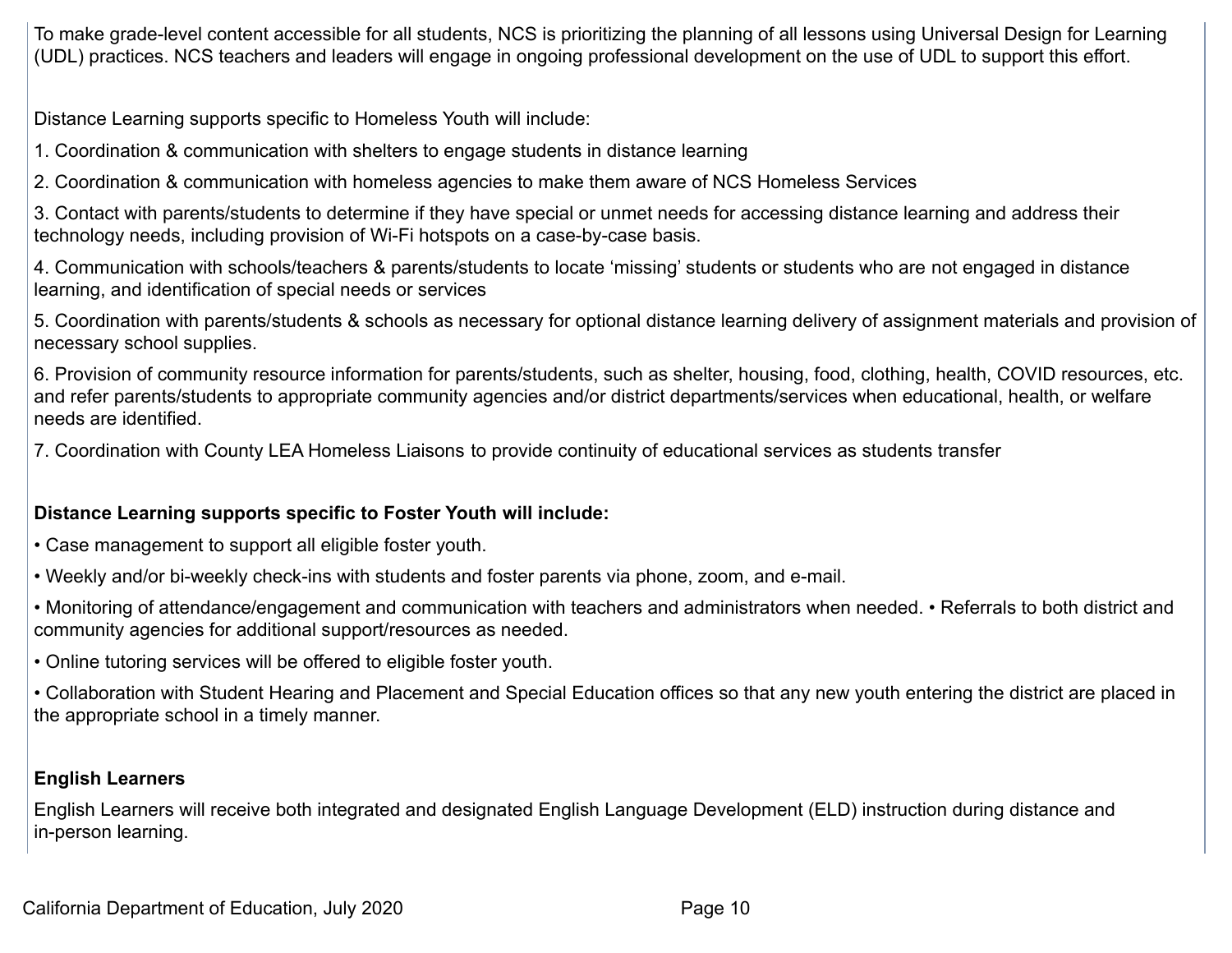For Designated ELD, English Learners will receive regular instruction targeted at their proficiency level and based on the California ELD standards.

Teachers will receive professional development on ELD instruction within the Professional Development on Universal Design for Learning (UDL).

#### **Students with Disabilities**

To fully include students with disabilities and ensure that the needs of all students are addressed in all instructional models, the following will occur:

• Individualized Education Program (IEP) Addenda: The school has current IEP Addenda on file for students that outline the services to be provided during distance learning. These will remain in effect until school resumes in a face to face model. Per new legislation district IEPs will, moving forward, address both a proposed IEP program in the event of full in-person learning and a plan outlining the student's program in the event of future physical school closure in excess of ten school days.

• Modification of IEP Goals: Most, if not all, IEP goals can be addressed in distance learning. However, the determination of whether or not a goal can be appropriately addressed in a distance learning model is the decision of the IEP team. Goals and objectives in a student's IEP are based on the individual needs of the student, not the model of the instruction to be provided.

• Ensuring a Free and Appropriate Public Education (FAPE) in the Least Restrictive Environment (LRE): IEP statements outlining the educational plan in the event of physical school closures (in excess of ten days) will guide the provision of services in the event of fluctuations in school schedule or service delivery models. IEP amendments will be utilized to recommend any changes to the operative IEP due to anticipated service delivery changes. This would apply to instances or periods of quarantine or self-isolation as well. As needed, students will be provided additional consultation from staff or additional accessibility tools to actively engage in distance learning.

| <b>Description</b>                                                                                                                                                                                  | <b>Total Funds</b>                    | Contributing   |
|-----------------------------------------------------------------------------------------------------------------------------------------------------------------------------------------------------|---------------------------------------|----------------|
| 8. Purchase/provide additional Chromebooks, other technology, tools, equipment, materials and supplies<br>for distance learning. (see Exh A: lines 2.b. and 2.c.)                                   | 26,210<br>1\$<br>6,190                | N [LLMF, LCFF] |
| 9. Provide technology support and other services (incl. WiFi hotspots) for teachers, students and parents<br>[see Exh A: Line 3.c.; additional costs also included in Action 7. above]              | 3,000<br>S.<br>(see also 7.<br>above) | N [LLMF, LCFF] |
| 10. Apply/Provide Multi-Tiered System of Support resources (Salaries and Benefits) [see Action 1. above]                                                                                            | see Action 1.                         |                |
| 11. Deploy/redeploy existing school resources to develop and implement all aspects of COVID-related<br>operations, distance-learning, hybrid-instruction, and school start-up [see Action 2. above] | see Action 2.                         |                |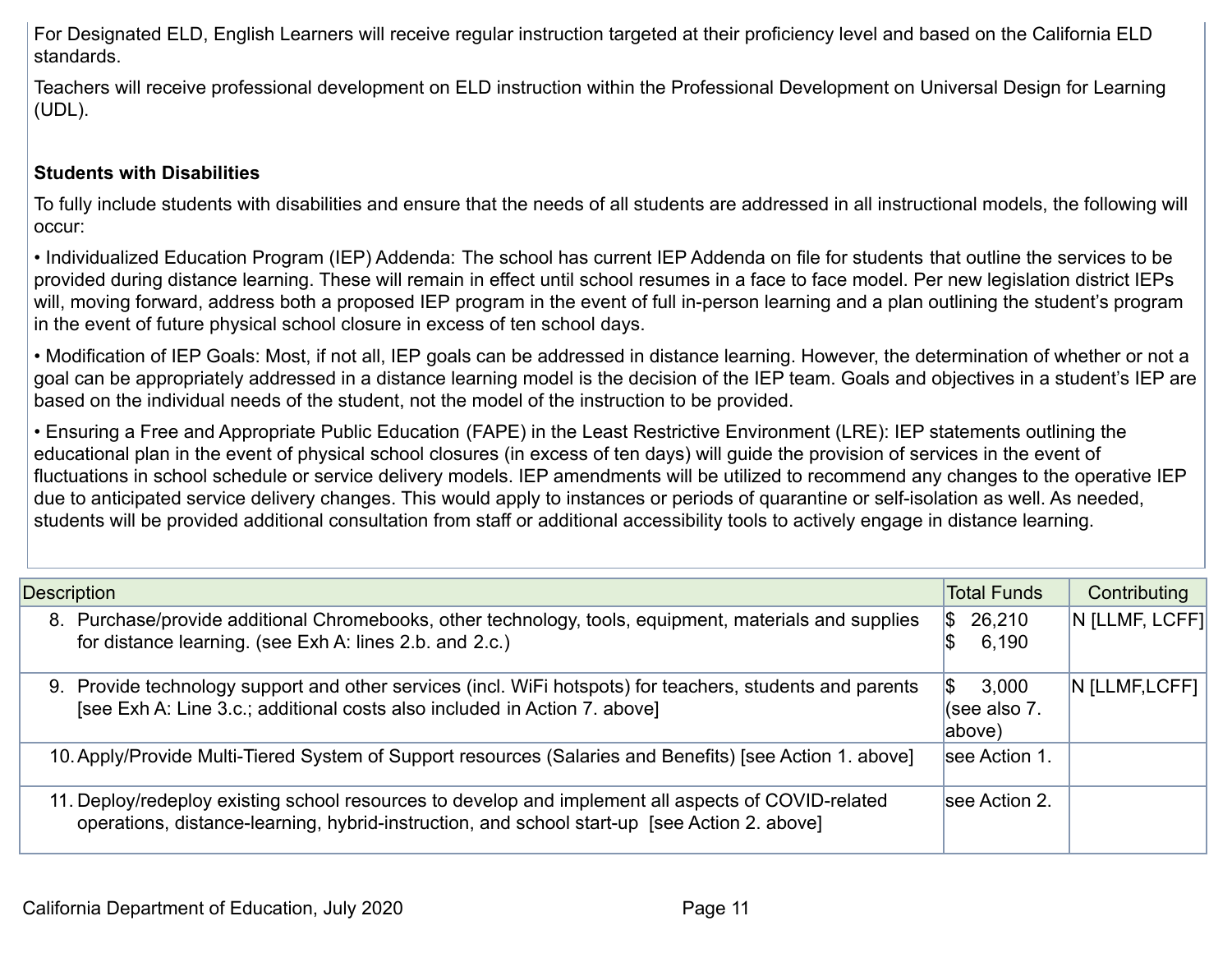| 12. Implement and adapt a complete Special Education Program to all operating environments [see Action<br>3. above]                                                                                        | see Action 3. |
|------------------------------------------------------------------------------------------------------------------------------------------------------------------------------------------------------------|---------------|
| 13. Provide Professional Development related to distance learning planning, mental health support,<br>credential support, and continued growth and development of teachers and staff [see Action 5. above] | see Action 5. |
| 14. Provide Mental Health Counseling services to general ed students in need (note: this is in addition to<br>ERMHS services for IEP students) with contracted counseling personnel [see Action 6. above]  | see Action 6. |
| 15. Provide for other operating costs and contracted services related to all operating environments:<br>In-Person, Hybrid, and Distance-Learning [see Action 7. above]                                     | see Action 7. |

## **Pupil Learning Loss**

[A description of how the LEA will address pupil learning loss that results from COVID-19 during the 2019–2020 and 2020–21 school years, including how the LEA will assess pupils to measure learning status, particularly in the areas of English language arts, English language development, and mathematics.]

The primary means of addressing learning loss and accelerating learning for pupils will be the tiered instruction delivered through synchronous instructional time. At Tier 1, all students will receive standards-aligned instruction focused on essential standard clusters. This will allow for depth of instructional focus on the key skills and concepts that are most critical for the respective grade level/content area.

Tier 2 supports will be provided primarily through synchronous, small-group instruction that is targeted to identified student needs. As teachers assess learning loss and their students' individual and collective learning needs, they will not only adapt Tier 1 instruction, but also schedule small group sessions to provide additional support.

Similarly, students who require even more intensive (Tier 3) support will be provided 1 on 1 instruction through individual sessions. Both the small group and individual sessions will take a 'just in time' rather than 'just in case' approach.

This entails the focusing of small group and individual sessions on the key prerequisite skills that students need to successfully master the content rather than broad reviews of large chunks of information for the whole class. For example, one or more students who are having difficulty adding fractions of different denominators might need to first know how to add with the same denominator and/or find the lowest common denominator. A teacher, upon identifying the gap, might arrange a small group session with other students who have the same learning need or an individual session.

These sessions would allow the teacher to provide more individualized attention to the student and support them in mastering the prerequisite skills so that they can fully participate in the lessons that are occurring for the whole class.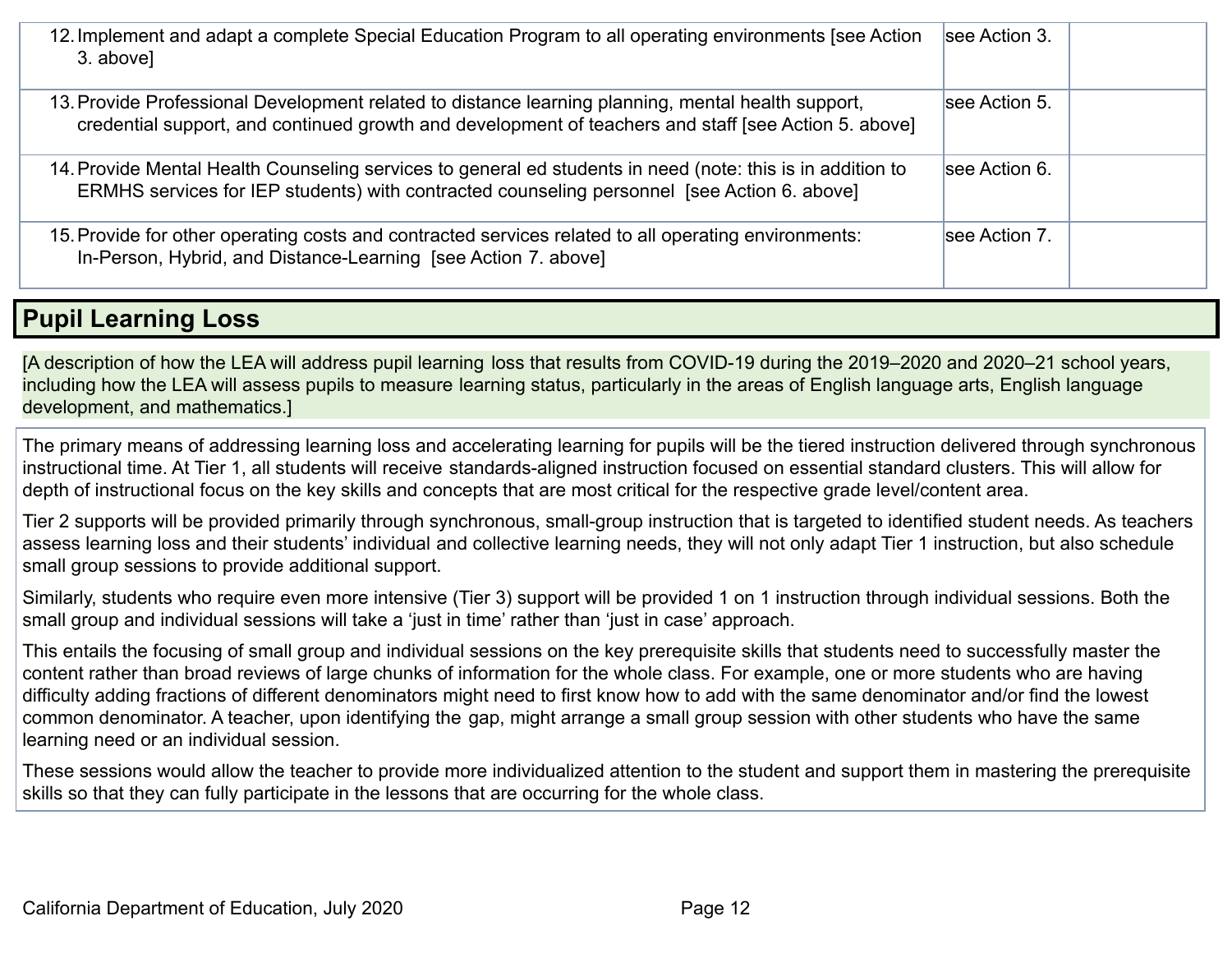### **Pupil Learning Loss Strategies**

[A description of the actions and strategies the LEA will use to address learning loss and accelerate learning progress for pupils, as needed, including how these strategies differ for pupils who are English learners; low-income; foster youth; pupils with exceptional needs; and pupils experiencing homelessness.]

Of import to NCS is to identify and address gaps in learning. Through the use of school wide assessments we will monitor students' progress on grade level and adjust supports based on student results. In the list of expectations students and families should have of the district's distance learning program is Assessment and Accountability. Specifically, families and students should expect assessments during learning and throughout the school year that evaluate how students are progressing both in the moment and over time to address learning loss before and after the school closure. As discussed in an earlier section of this plan, the scope and sequence documents developed for English Language Arts (ELA) and mathematics include specific guidance for administration of assessments over the course of the 2020-21 school year.

This includes administration of benchmark assessments from the prior year. These benchmarks will be used as one key means of assessing learning loss, along with the daily formative assessment conducted by teachers during live instruction and asynchronous activities. Over the course of the year, regular benchmark assessments in both ELA and Math will allow teachers and schools to continue monitoring student learning status, including the rate at which students are making up for any learning loss.

Educators need to work to re-engage students in school, emphasizing the importance of the school community and the joy of learning. It is therefore entirely appropriate to employ assessments as a broad temperature check a few weeks into the school year—which is when they are typically administered in a normal school year." It is important to reiterate that assessment of students' learning status will begin the first day of school and continue each day. The formative data being gathered by teachers throughout instruction is a critical component to understanding what learning loss has occurred and each student's individual learning needsStudents continue to receive program services including SDAIE strategies.

## **Effectiveness of Implemented Pupil Learning Loss Strategies**

[A description of how the effectiveness of the services or supports provided to address learning loss will be measured.]

The effectiveness of the services and supports provided to address learning loss will be measured by the ongoing assessments of student progress. This will include the interim/benchmark assessments for Math and ELA administered at 3 points over the course of the 2020-21 school year.

### **Actions to Address Pupil Learning Loss [additional rows and actions may be added as necessary]**

| <b>Description</b>                     | <b>Total Funds</b> | .<br>Contributing |
|----------------------------------------|--------------------|-------------------|
| 16.<br>3. Included in Actions 1-3, 5-9 | in Actions<br>linc |                   |
|                                        | $5-9$<br>…ن−∪      |                   |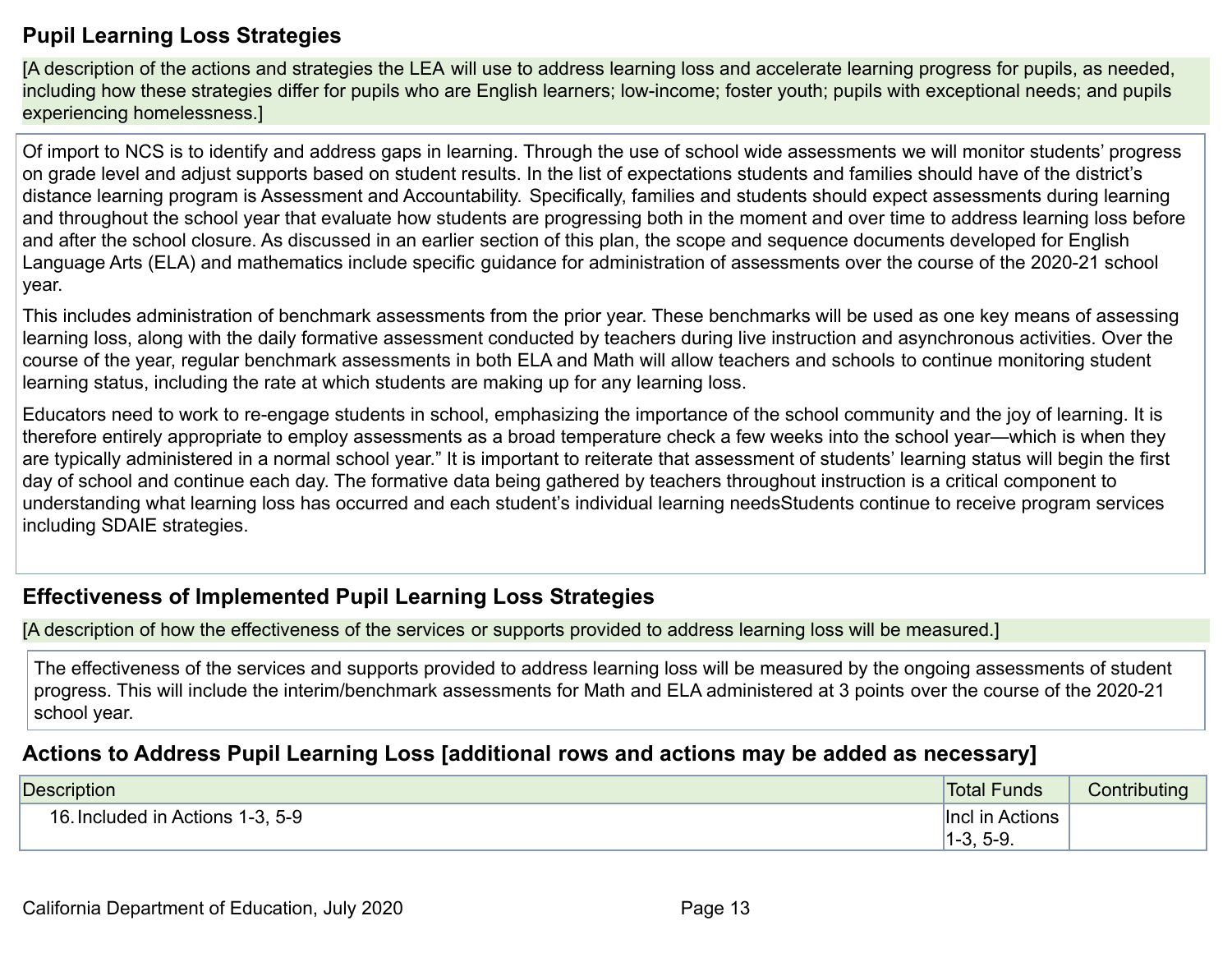# **Mental Health and Social and Emotional Well-Being**

[A description of how the LEA will monitor and support mental health and social and emotional well-being of pupils and staff during the school year, including the professional development and resources that will be provided to pupils and staff to address trauma and other impacts of COVID-19 on the school community.]

NCS has prioritized the creation of socially, emotionally, and physically safe and nurturing environments for students to thrive. To effectively support the social and emotional well-being of students and staff during the school year, SEL lessons focused on universal themes have been developed to supplement existing SEL work and complement the academic curriculum.

Themes include collaboration, confidence, gratitude, perseverance, perspective-taking, and more. Each theme includes mini-lessons for elementary and secondary and resources for connecting to families. Resources supporting universal practices across the year include guidance for implementing school wide mindfulness practices, guidance for weekly community circles, a teacher sample schedule for each month, and guidance for daily integration of SEL based upon the district's three signature practices.

The three signature practices include:

- 1. Opening of each class with a welcoming/inclusion activity
	- a. Includes all voices
	- b. Supports new learning ahead
	- c. Can be related to an academic content area or be non-academic
- 2. Engaging Activities
	- a. Anchor thinking and learning throughout the experience
	- b. Individual and collective engagement and learning are supported
	- c. Balance of interactive and reflective experiences to meet the needs of all participants
- 3. Ending each class with an optimistic closure
	- a. Highlights individual and shared understanding of the importance of the work
	- b. Provides a sense of accomplishment and supports forward-thinking
	- c. Engages group in reflection, helps identify next steps, and/or makes connections

The monitoring of student mental health and social emotional well-being will include regular collection of student emotional engagement data via regular surveys and ongoing assessments by staff of student engagement and participation. Regular emotional engagement surveys will help staff assess a student's involvement in and enthusiasm for school as a whole as well as their emotional connectedness to others on campus.

Indicators monitored by staff to serve as emotional engagement metrics will include: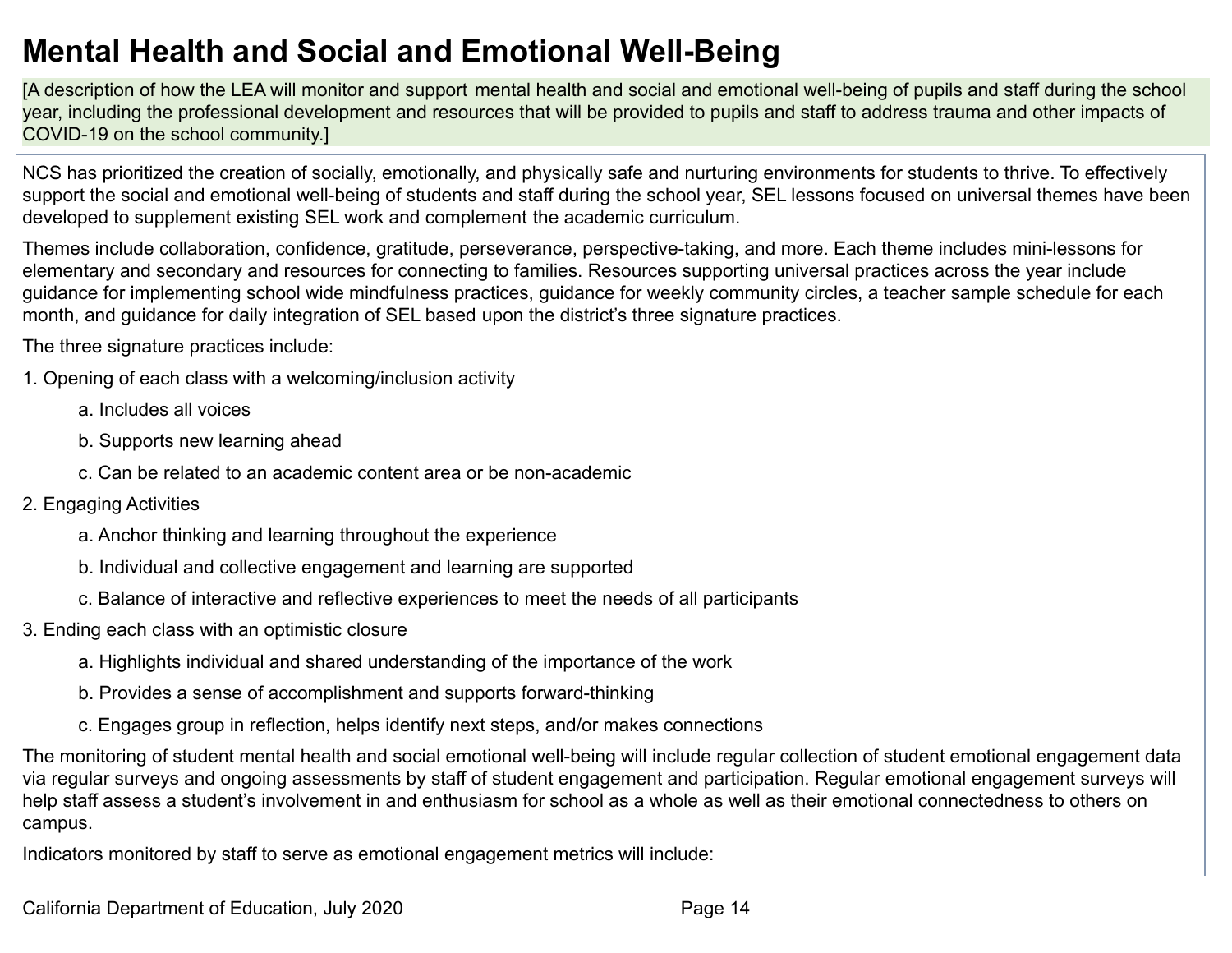- Level of engagement with support staff/groups
- Participation in learning activities

• Participation in co-curricular and extra-curricular activities

SEL work will inform staff to potential referrals to tiered supports for mental health and/or social and emotional well-being interventions. The scope and sequence documents for Math and ELA also include specific strategies for Social Emotional Academic Integration within instruction.

Sample Actions from the Grade 3 ELA scope and sequence are included below:

• Promote a sense of belonging by including language routines, such as choral reading and word games, so students see themselves as a part of a learning community.

• Empower students to monitor their own skills and fluency through cycles of action and reflection.

• Anchor texts throughout the curriculum should reflect and reveal accurately a multicultural world and resonance with learners.

• Encourage students to draw on their emotional and empathetic skills as they orally express their thoughts, feelings, ideas, and arguments.

• Design collaborative, small-group, or partner discussions on topics for students to process and extend their learning.

• Instruction and materials are responsive to students' existing funds of knowledge as well as connecting students to a shared knowledge of the world through the study of conceptually coherent topics.

• Create space and opportunity for students to identify and explore their own interests and fascinations. Professional Learning opportunities in development that are designed to build and expand staff capacity to implement SEL practices. Teachers have been trained in such programs such as: Strengths Finder, Growth Mindset and Trauma Informed Practices.

Teachers continue to receive training in:The Zones of Regulation and Nurtured Heart Approach

A module focused on building system wide coherence through monthly SEL themes:

The school has developed guidance and resources for educators to inform their monitoring of student mental health and addressing trauma and the other impacts of COVID-19. This guidance begins with an acknowledgement that 'the mental wellness, coping resilience, and healing before, during, and after a crisis is suddenly at the forefront of both our region's and the world's collective consciousness.' Since schools have closed, children have lost the safety net provided by caring teachers, nurses, support staff, counselors, and other personnel. The guidance emphasizes the role of educators in helping to mitigate the negative impact of traumatic events and stress. By prioritizing student safety and managing stress, educators can support the well-being and long-term academic success of students.

Key responsibilities of educators to monitor/support mental health and address trauma include:

• Creating safe environments and conditions: Being available, compassionate, and connecting visually or auditorily with students on a regular basis.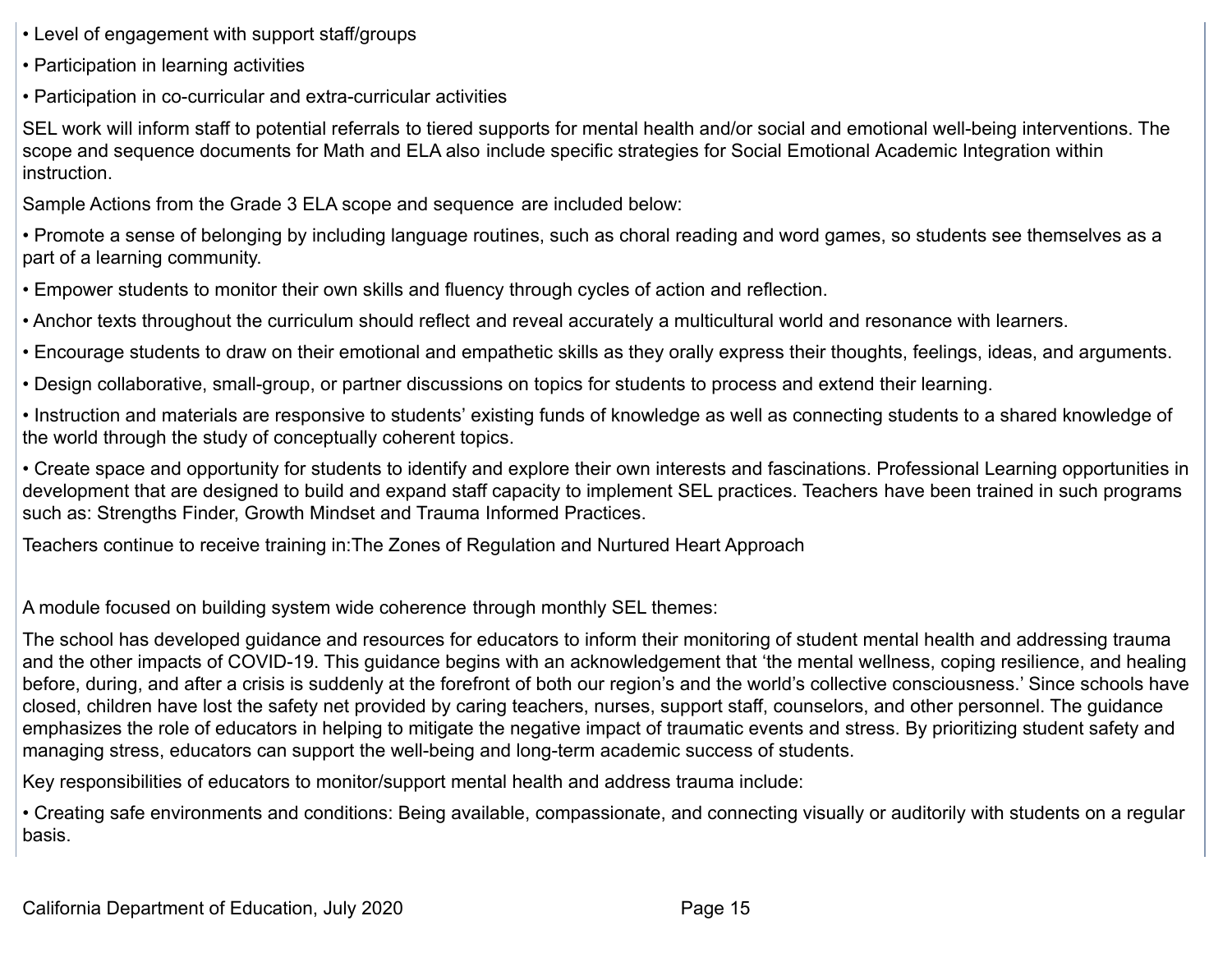- Providing routines and structure: Creating weekly rituals and routines that help students self-regulate.
- Provide social and emotional support to students and caregivers: Be a support system and facilitate connections.
- Prioritize health and well-being: Promote healthy sleeping, eating, and exercise habits and consider the total workload placed on students.
- Identify children and families who need additional support: Connect families and students to resources based on assessed needs

# **Pupil and Family Engagement and Outreach**

[A description of pupil engagement and outreach, including the procedures for tiered reengagement strategies for pupils who are absent from distance learning and how the LEA will provide outreach to pupils and their parents or guardians, including in languages other than English, when pupils are not meeting compulsory education requirements, or if the LEA determines the pupil is not engaging in instruction and is at risk of learning loss.]

NCS recognizes that schools play a significant role in the lives of children and their families. NCS strives to continue to be a guiding presence for the children and families, both educationally and socially. Engagement was initiated by the school in March 2019 when NCS transitioned to remote instruction and learning. That engagement, via surveys, written communication to parents, and live zoom meetings for individual classes and the community have continued. It is recognized that daily contact with students is essential to the education and social well being of each child. Teachers will maintain daily attendance and student engagement logs. When a child is not present and the teacher was not notified by a guardian, the teacher will make initial contact with the child and guardians to encourage attendance and participation. Initial contact modes include email, phone calls and/or a remote meeting request. After a check in with the student/parent, a teacher may request a student/parent conference to make a plan of support to increase attendance and/or engagement. If these initial actions do not yield the desired results, the Student Support Team (SST) will be contacted and provide additional support to the teacher, student and family. The SST will utilize the Multi-Tiered System of Supports to identify strategies to support students and families to improve attendance and engagement.

# **School Nutrition**

[A description of how the LEA will provide nutritionally adequate meals for all pupils, including those students who are eligible for free or reduced-price meals, when pupils are participating in both in-person instruction and distance learning, as applicable.]

During Remote Instruction and Learning, Novato Unified School District is providing free meals for all children including students of NCS. Applications and information for the multiple locations for meals has been provided to all families in our weekly newsletter.

When NCS moves to a hybrid learning program, the NUSD meal provider "FANS" will continue to provide lunch and/or snack for students who attend in person, adhering to all social distancing requirements.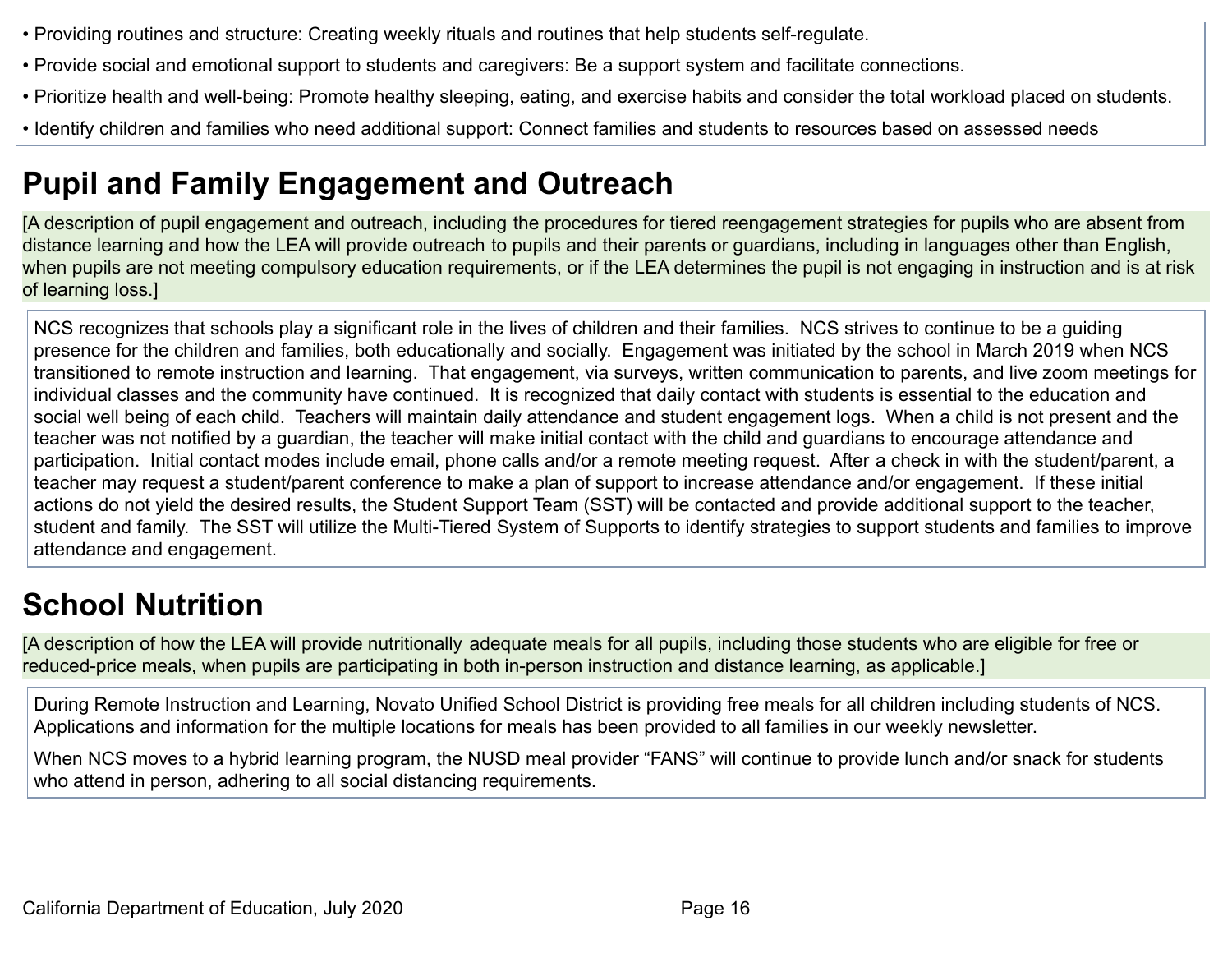# **Additional Actions to Implement the Learning Continuity Plan [additional rows and actions may be added as necessary]**

| Section                                                   | Description                                                                                                                                                                                                                                                                                                                                              | <b>Total Funds</b> | Contributing |  |  |  |
|-----------------------------------------------------------|----------------------------------------------------------------------------------------------------------------------------------------------------------------------------------------------------------------------------------------------------------------------------------------------------------------------------------------------------------|--------------------|--------------|--|--|--|
| 17. Mental Health and Social and<br>Emotional Well-Being. | Deploy Social-Emotional Support program resources include school<br>counseling services (see/included in Actions 1,2, 3, 6)                                                                                                                                                                                                                              |                    |              |  |  |  |
| Outreach.                                                 | 18. Pupil and Family Engagement and See / included in Actions 1-3, 5-7                                                                                                                                                                                                                                                                                   |                    |              |  |  |  |
| 19. School Nutrition.                                     | Nutrition Services Materials and Supplies: Additional materials<br>needed to provide meals during school closures and, upon return,<br>in a manner that is safe and consistent with public health<br>quidelines. Includes additional kitchen equipment, sanitation<br>supplies, and Personal Protective Equipment (see Exh A, lines 1.d)<br>and $2.d.$ ) | \$2,590<br>\$2,500 | N            |  |  |  |

# **Increased or Improved Services for Foster Youth, English Learners, and Low-Income Students**

| Percentage to Increase or Improve Services Low-Income students | Increased Apportionment Based on the Enrollment of Foster Youth, English Learners, and |  |  |  |  |  |  |
|----------------------------------------------------------------|----------------------------------------------------------------------------------------|--|--|--|--|--|--|
| Required/LCFF Calculator: 2.10%                                | $\frac{1}{2}$ 45,263                                                                   |  |  |  |  |  |  |
| 5.09%<br>Amount Budgeted:                                      | \$112,263<br>(exceeds requirement)                                                     |  |  |  |  |  |  |

## **Required Descriptions**

[For the actions being provided to an entire school, or across the entire school district or county office of education (COE), an explanation of (1) how the needs of foster youth, English learners, and low-income students were considered first, and (2) how these actions are effective in meeting the needs of these students.]

There are several actions that are contributing to the increased/improved requirement that are being implemented across the district. These actions in turn are divided into those that already exist within the previous Local Control and Accountability Plan (LCAP) and those that are unique to the school closure/distance learning context.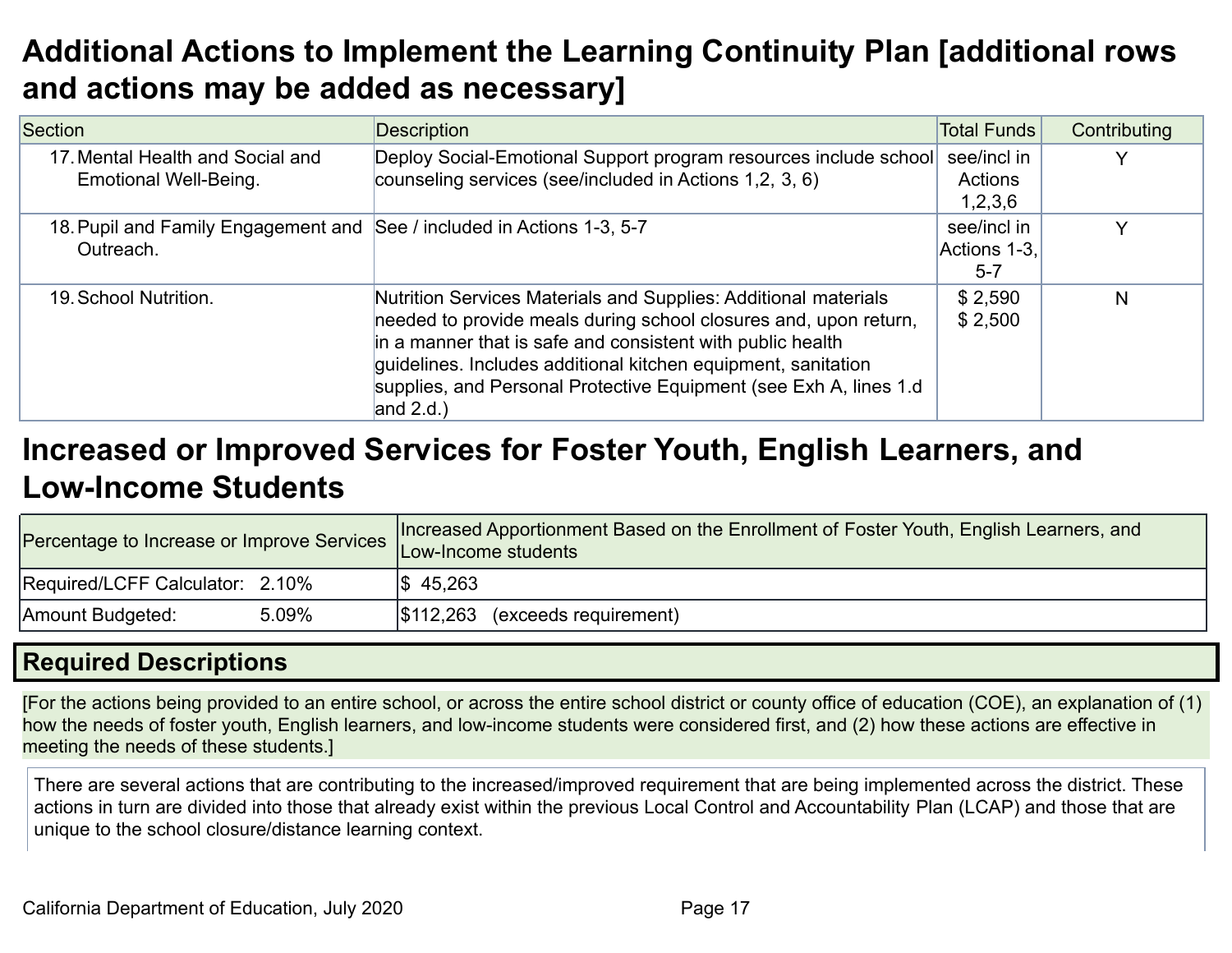Two actions related to device and connectivity access are being applied across the entire district, but are primarily intended to provide access for low-income students who may not have full access at home. The district purchased and distributed chromebooks to any student in need and will continue to distribute devices to incoming Kindergarten students, new students at grades 1-8, and any continuing students who still need a device.

Targeted outreach is occurring through school wide MTSS and attendance records, to make contact with 'unreachable students' and determine technology needs. Several actions from the existing LCAP that are both (a) being implemented school wide and (b) increasing or improving services for unduplicated students are being maintained in the 2020-21 school year.

These actions include: the roll-out of Universal Design for Learning (UDL) practices districtwide. UDL, while supporting all students, is primarily intended to benefit those students who need additional support to access content, engage in the learning process, and express their thinking. Learning continues for the 2020-21 school year, the district has communicated the expectations that all lessons are designed using UDL practices. This is a major shift and will not occur overnight – and only with significant coaching and support.

Designated and Integrated ELD, Multi-Tiered Systems of Support, and formatively assessing student needs so that targeted small groups and 1 on 1 synchronous instruction can be used most effectively. All of these focus areas are specifically aimed at (1) addressing learning loss and (2) accelerating growth for students demonstrating the most need.

Page Positive Behavioral Interventions and Support (PBIS) and Social Emotional Learning (SEL) These actions are jointly focused on providing both students and staff the training, skills, and tools they need to establish and maintain a positive school climate and culture. They are also intended to develop each individual's social and emotional capacity to be successful in college, career, and life. While a positive school culture and climate are important for all students, they are particularly important for unduplicated pupils and other groups who have historically and continue to experience disproportionate discipline and other unhealthy impacts of a negative school climate and culture. Foster Youth and Homeless youth in particular experience higher rates of discipline and lower attendance. English Learners and Low Income students are also more likely to be impacted by negative school culture and climate. These programs, while continuing their previous work, will adapt their range of supports for staff and students during distance learning. As the survey results discussed in this plan showed, connectedness during distance learning is challenging and many reported feeling less of a sense of belonging to their class or school. The PBIS and SEL programs will be critical elements in communicating and teaching best practices for integrating SEL into daily instruction and establishing clear classroom and school wide supports to build positive culture and climate.

#### **School Counselors:**

This action represents those school psychologists funded above the amount specified for special education. Counselors play a critical role in the early identification of learning needs and referral to appropriate supports. This is crucial in normal years, when the most vulnerable student groups are often at risk of falling further behind without the appropriate and early assessment of need and support provision. During school closures and distance learning, the role of counselors remains critical as many students will have, layered upon their existing learning gaps, additional learning loss. Being able to appropriately assess individual student needs and connect them to appropriate supports is a key component of the district's plan to address learning loss and accelerate growth for unduplicated students and other vulnerable student groups.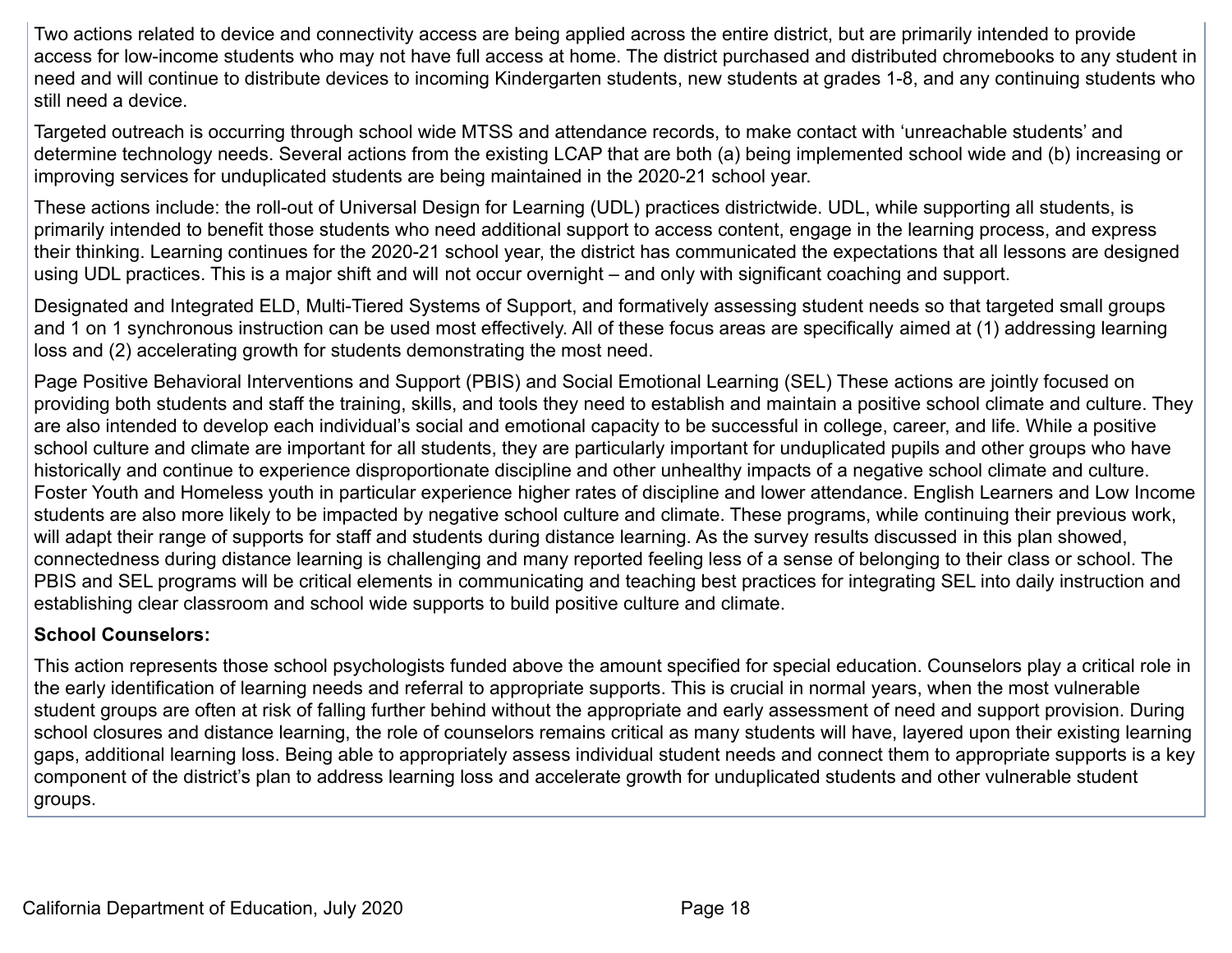[A description of how services for foster youth, English learners, and low-income students are being increased or improved by the percentage required.]

The California Department of Education has identified implementation of an effective Multi-Tiered System of Support (MTSS) as instrumental in the academic, behavioral and social success of all students. In particular, Novato Charter School's MTSS program is principally directed towards, and is effective in meeting the school's goals for its unduplicated pupils in the state and local priority areas addressed by the school. These services are the most effective use of the funds to meet the goals for all students, and in particular our unduplicated pupils. The CDE provides information on their website about MTSS and its effectiveness for all students, including unduplicated students. <http://www.cde.ca.gov/ci/cr/ri/> Within the MTSS, we have increased the amount of student support services staff in our Response to Intervention (RtI) team and Special Education. We have increased the amount of technology tools necessary during distance learning. We have increased our communication and tiered support system of re engagement through both written communication and community zoom meetings. We have improved our curriculum resources to make distance learning easier to follow and begun to use the universal screening

tool Galileo. We have provided extra ongoing technical training and support for the entire school community.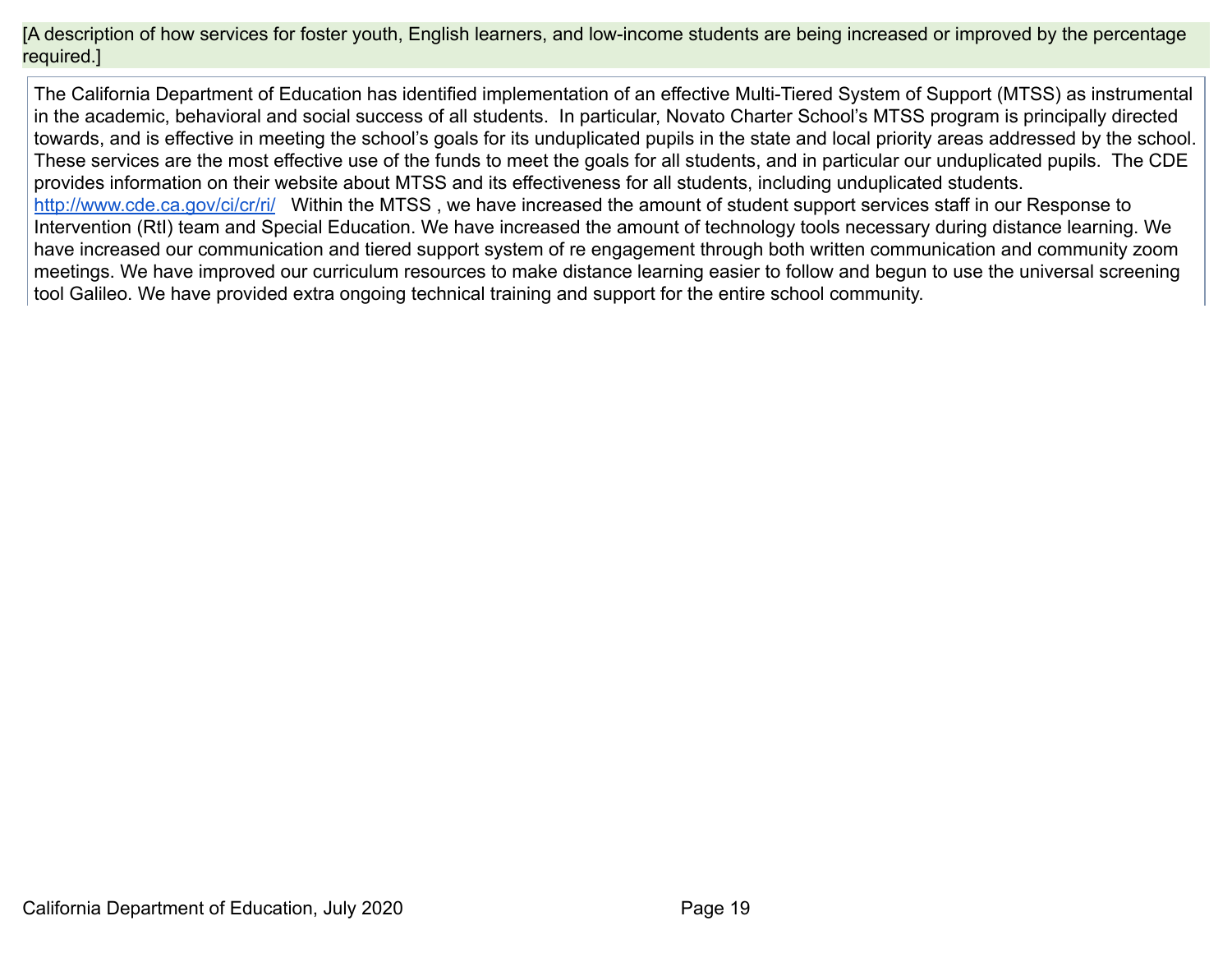### **Exhibit A**

### **Novato Charter**

## LCP, LCFF Supplemental, and SpEd Expenditures - Details

|    | <b>Budget Action</b>                                                                                  | <b>LLMF</b> | LCFF-<br><b>Supp</b> | <b>SpEd</b>  | General<br>Fund | Total     |
|----|-------------------------------------------------------------------------------------------------------|-------------|----------------------|--------------|-----------------|-----------|
|    | 1. 1xxx-3xxx: Salaries and Benefits (see "Salary and Benefits Expenditures by Program")               |             |                      |              |                 |           |
|    | Academic Support Resources (RTI) [incl Assessments, Measurement, Support]                             |             |                      |              |                 |           |
| a. | Social-Emotional Support Resources                                                                    |             | 77,135<br>35,128     |              |                 | 77,135    |
| b. |                                                                                                       |             |                      |              |                 | 35,128    |
| c. | Lrng Continuity and Attend. Plan (LCP) Rscs (incl LLMF/DL/COVID/Hybrid)                               | 105,204     |                      |              |                 | 105,204   |
| d. | Food / Nutrition Services Employee Costs                                                              | (a-         |                      |              | 2,590           | 2,590     |
| e. | Special Education Resources / Employee Costs                                                          |             |                      | 251,520      |                 | 251,520   |
|    | <b>Total Salaries and Benefits</b>                                                                    | 105,204     | 112.263              | 251.520      | 2.590           | 471.577   |
|    |                                                                                                       |             |                      |              |                 |           |
|    | 2. 4xxx: Curriculum, Supplies, Equipment                                                              |             |                      |              |                 |           |
| a. | COVID - PPE/Health Materials and Equip (incl disinfectants, signage, etc)                             | 4,600       |                      |              |                 | 4,600     |
| b. | <b>Student Chromebooks</b>                                                                            | 26,210      |                      |              |                 | 26,210    |
| c. | Other Distance-Learning Equipment/Supplies/Materials                                                  | 6,190       |                      |              |                 | 6,190     |
| d. | School Nutrition Program - Food Purchases                                                             | (a-         |                      |              | 2,500           | 2,500     |
| e. | Special Education Books/Supplies/Equipment                                                            |             |                      | 11,700       |                 | 11,700    |
|    | <b>Total Curriculum, Supplies, Equipment</b>                                                          | 37,000      |                      | 11,700       | 2,500           | 51,200    |
|    |                                                                                                       |             |                      |              |                 |           |
|    | 3 5xxx - 7xxx: Services, Contracts, and Other Operating Expenditures                                  |             |                      |              |                 |           |
| a. | <b>Teacher Training &amp; Support</b>                                                                 | (a-         |                      | 7,500        | 10,000          | 17,500    |
| b. | Mental Health Counseling / ERMHS                                                                      | 14,100      |                      | 2,400        |                 | 16,500    |
| c. | Distance-Learning Services and Support (incl WiFi Hotspots, Tech Svcs, etc)                           | 3,000       |                      |              |                 | 3,000     |
| d. | Other LLMF/COVID/Distance-Learning Expenses (incl Site                                                | 22,900      |                      |              |                 | 22,900    |
|    | Disinfection, Public Health Costs, Tech Support, etc.)<br>Other SpEd Contracts & Services (incl 7xxx) |             |                      | 42,295       |                 | 42,295    |
| e. |                                                                                                       |             |                      |              |                 |           |
|    | <b>Total Services, Contracts, and Other Operating Expenditures</b>                                    | 40,000      | $\blacksquare$       | 52,195       | 10,000          | 102,195   |
|    | <b>Total: LCP and LCFF Supplemental Expenditures</b>                                                  | 182,204     | 112,263              | 315,415      | 15,090          | 624,972   |
|    |                                                                                                       |             |                      |              |                 |           |
|    | Memo / Additional Information:                                                                        |             |                      |              |                 |           |
|    | - Budgeted % to expend on services                                                                    |             | 5.09%                |              |                 |           |
|    | Memo: Revenue                                                                                         | 103,722     | 45,263               | 188,231      |                 | 337,216   |
|    | - LCFF Calculator: % to increase or improve services                                                  |             | 2.10%                |              |                 |           |
|    | Surplus / (Deficit) [Funded out of General Education/"Unrestricted" Funds]                            | (78, 482)   | (67,000)             | (127, 184)   |                 | (272.666) |
|    | - Amount Exceeded: % to increase or improve services (basis points)                                   |             | 299                  | basis points |                 |           |
|    | - Amount Exceeded: % to increase or improve services (%)                                              |             | 142%                 |              |                 |           |

(a-Expenditures qualify for application of LLMF Funds; however LLMF funds are insufficient to cover additional costs

Note: All budget numbers are derived from the 45-Day Revised Budget